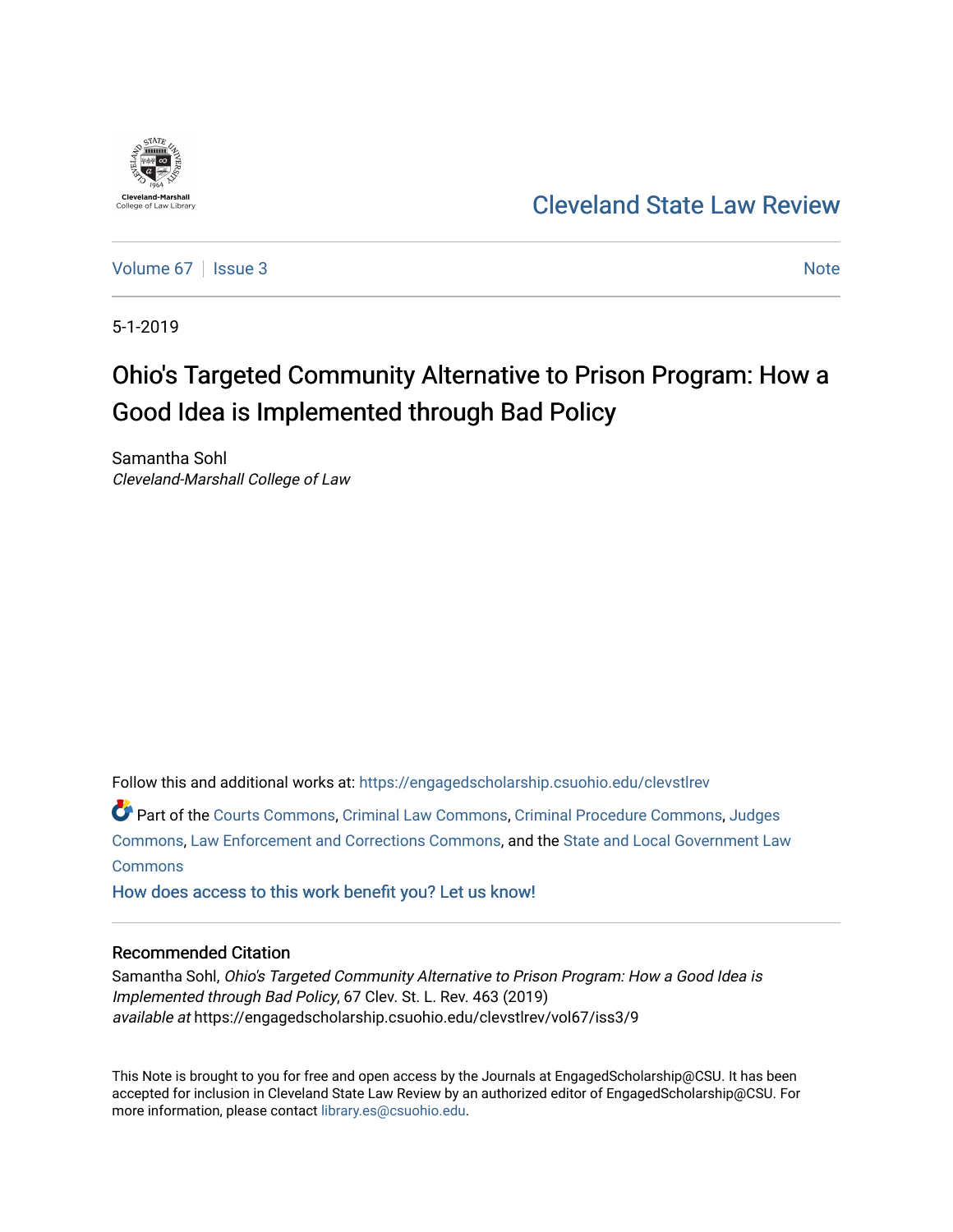# **OHIO'S TARGETED COMMUNITY ALTERNATIVE TO PRISON PROGRAM: HOW A GOOD IDEA IS IMPLEMENTED THROUGH BAD POLICY**

#### SAMANTHA SOHL\*

# ABSTRACT

Just because a legislature can make a law, doesn't mean that they should. The Ohio General Assembly enacted the Targeted Community Alternatives to Prison program to decrease the number of convicted defendants sent to state prison and to increase funding for community control efforts. While the law may be upheld under the Ohio Constitution's Uniformity Clause, the law should still be repealed because legislative control and financial influence have no place in the judicial branch, specifically the criminal sentencing process. However, the law is rooted in good intentions, and many judges have found the additional funding useful, but the conditions on that funding should be repealed.

#### **CONTENTS**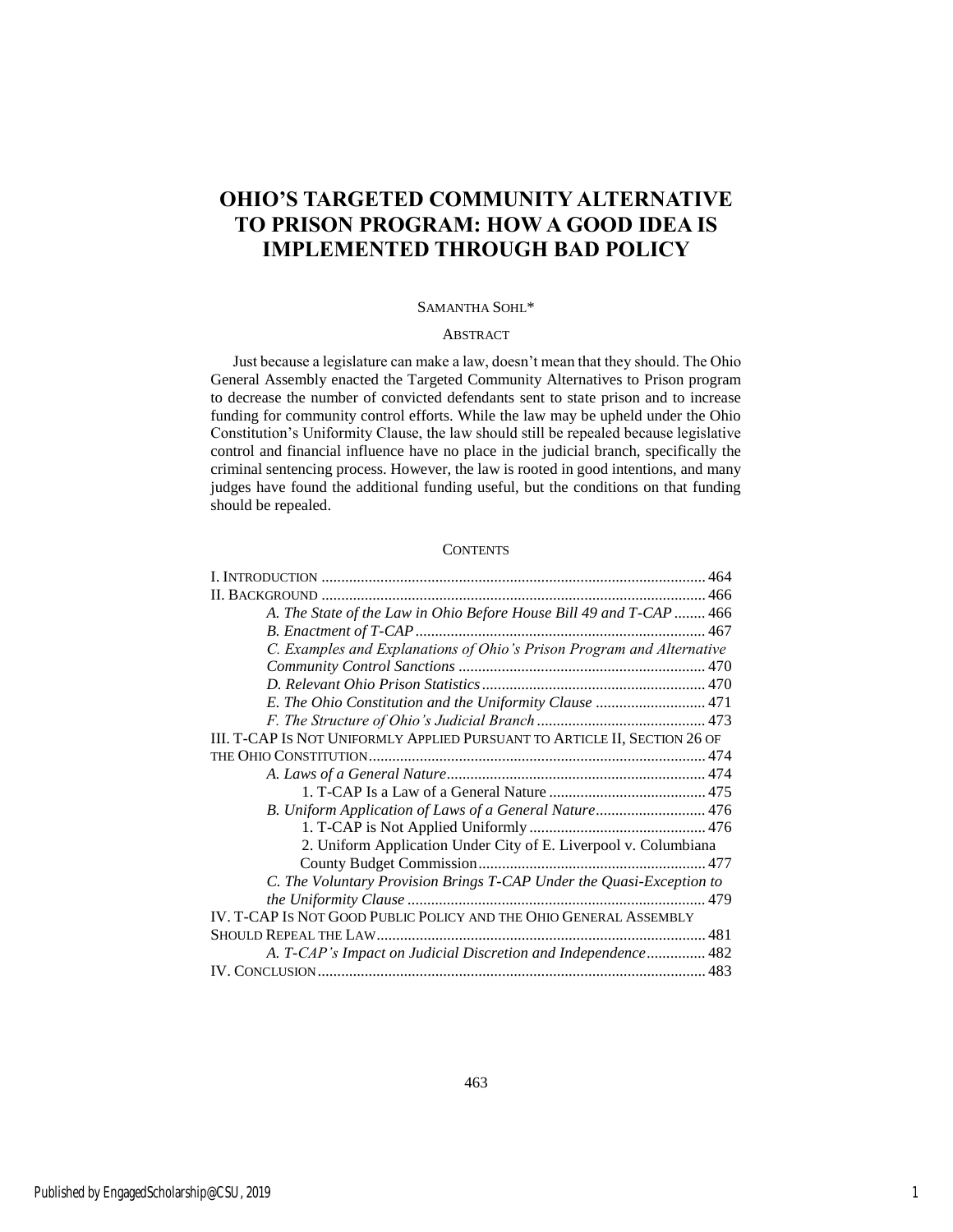# I. INTRODUCTION

Should the geographical location of a crime be the sole distinguishing factor between two identical individuals sentenced for the same exact crime? Should other branches be capable of exerting influence over the judicial branch, either at the state or federal level? Should a judge's decision on how to sentence an individual carry a monetary influence?

Imagine that an individual lives in Cuyahoga County in Northeast Ohio, and is found guilty of breaking and entering—a felony of the fifth degree.<sup>1</sup> Now imagine that this defendant has reached the sentencing phase of the process, and because he has no criminal history, the presiding judge is unable to sentence him to prison, without the loss of a substantial sum of the County's money.<sup>2</sup> Instead, the judge must sentence him to community control sanctions, such as probation, parole, or another community treatment facility, or risk losing much needed grant money for his county.<sup>3</sup>

Now, imagine that same individual lives in Lake County—another Northeast Ohio county—and is found guilty of breaking and entering. He has, again, reached the sentencing phase of the trial process. He still has no criminal history, but the presiding judge has the discretion to, and ultimately decides, to sentence our defendant to sixmonths in jail.<sup>4</sup> Alternatively, imagine that this judge sentences him to the same community control sanctions as in our previous scenario. Even though the outcomes might seem to be the same on the surface, these judges may have arrived at their decisions following different paths of thought. In our Cuyahoga County scenario, the judge's decision may have been motivated by the county's grant money—money that he knows his county needs to establish and maintain more community control sanctions programs. He likely had to balance this factor with the severity of the defendant's crime, as well as his own gut feeling as to what best constitutes justice for this offender. On the other hand, the judge in Lake County did not have such considerations weighing on him. His choice was entirely his own, guided by the law as expressed in the Ohio Revised Code.

The Ohio Targeted Community Alternatives to Prison ("T-CAP") program, established in House Bill 49, went into effect on July 1, 2018.<sup>5</sup> There were ten "target" counties in which this program mandated the above sentencing guideline.<sup>6</sup> The other seventy-eight Ohio counties participating in the program are doing so on a completely

- 2 *See* H.B. 49, 132d Gen. Assemb. (Ohio 2017).
- 3 *See id.*

 $\overline{a}$ 

- 4 *See id.*
- 5 *See generally id.*

<sup>6</sup> Id. (including Franklin, Cuyahoga, Hamilton, Summit, Montgomery, Lucas, Butler, Stark, Lorain, and Mahoning).

<sup>\*</sup> Samantha Sohl - J.D. expected, Cleveland-Marshall College of Law, May 2019. I would like to thank my professors who guided me during the research and writing of this Note. I would also like to thank my fellow editors on the *Cleveland State Law Review* for all their diligence and hard work in the editing and review process.

<sup>&</sup>lt;sup>1</sup> OHIO REV. CODE ANN. § 2911.13 (West 2019).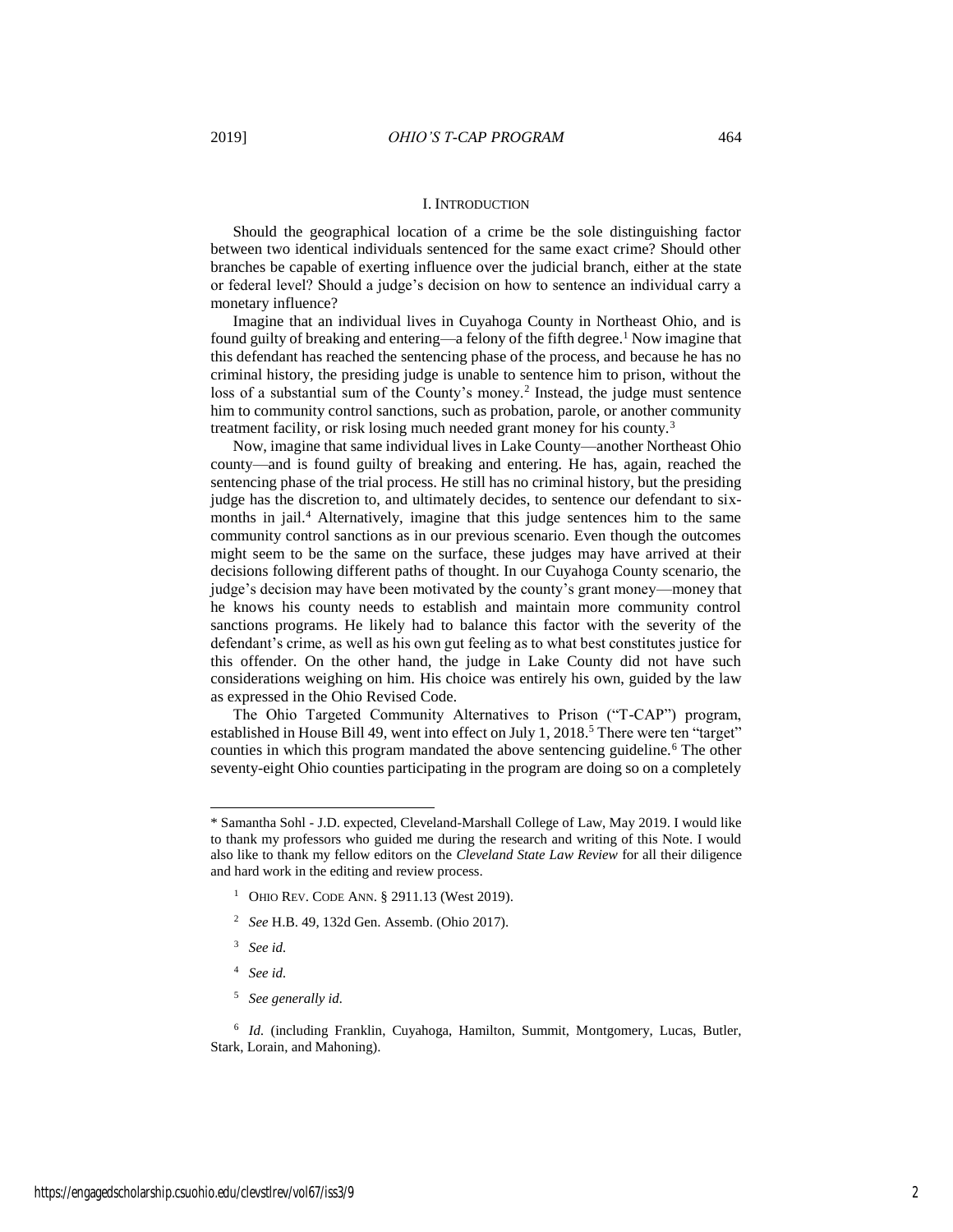voluntary basis, that is, if they choose to do so at all.<sup>7</sup> Prior to this legislation, defendants convicted of felonies of the fifth degree were subject to prison terms of six-to-twelve months, and offenders convicted of felonies of the fourth degree were subject to prison terms of six-to-eighteen months. $8$  These offenders were also subject to a simple fine or community control sanctions, in place of prison time. The Ohio Department of Rehabilitation and Correction ("ODRC") states that the purpose of this legislation is to ensure that offenders receive the treatment that they need while reducing the overpopulation of Ohio's prisons by diverting certain offenders that it deems are less dangerous or in less need of severe punishment, from prison to community control programs.<sup>9</sup>

Prior to T-CAP taking effect, there was a concern that it would not have a uniform application throughout the state, and may be in violation of the Ohio Constitution.<sup>10</sup> For laws to be valid under the Ohio Constitution, they must be applied in a uniform fashion pursuant to Article II, Section 26 of the Ohio Constitution.<sup>11</sup> The Uniformity Clause also adds another qualification: only laws of a general nature are required to have a uniform application.<sup>12</sup> The Ohio Constitution does not define either term, so it is up to the Ohio Supreme Court to do so. While there has been extensive case law regarding laws of a general nature, the Ohio Supreme Court has not reached the issue of whether sentencing laws like T-CAP are of a general nature.

In addition to the constitutionality concern, there is a major policy concern at the forefront of this challenge. The judicial branch, whether it be at the state or federal level, should be free from external influence, which includes the indirect monetary influence T-CAP inadvertently exudes. This concern arises in the target counties that lose grant money when judges do not follow T-CAP's sentencing guidelines. While additional funding is always desirable, especially in criminal justice reform, making it dependent on a judge's actions and decisions removes the independence from the judicial branch, thereby allowing constituents to influence judicial decisions.

This Note argues that the T-CAP program, as currently applied to the ten target counties and other voluntary counties, is constitutional, even though it technically violates the Uniformity Clause of the Ohio Constitution.<sup>13</sup> Ohio's T-CAP program is a law of a general nature, because sentencing is a subject that affects people of all counties. Furthermore, sentencing is an area of common interest for the citizens of

<sup>7</sup> *Id.*

<sup>8</sup> OHIO CRIMINAL SENTENCING COMM'N, *Felony Sentencing Quick Reference Guide* 9 (May 2017),

https://www.supremecourt.ohio.gov/Boards/Sentencing/resources/judPractitioner/felonyQuick Ref.pdf. In addition to the overcrowding of Ohio's prisons, there is also an issue of a lack of available treatment and a high rate of recidivism, which is not discussed in this Note.

<sup>&</sup>lt;sup>9</sup> Targeted Community Alternatives to Prison (T-CAP), OHIO DEP'T OF REHAB. & CORR., http://www.drc.ohio.gov/tcap (last visited February 13, 2018) [hereinafter ODRC].

<sup>10</sup> Alan Johnson, *O'Brien Asks Kasich to Veto Prison Diversion in State Budget*, COLUMBUS DISPATCH (June 30, 2017), https://www.dispatch.com/news/20170630/obrien-asks-kasich-toveto-prison-diversion-in-state-budget.

<sup>&</sup>lt;sup>11</sup> OHIO CONST. art. II,  $\S$  26.

<sup>12</sup> *Id.*

<sup>&</sup>lt;sup>13</sup> *Id.* ("All laws, of a general nature, shall have a uniform operation through the State.").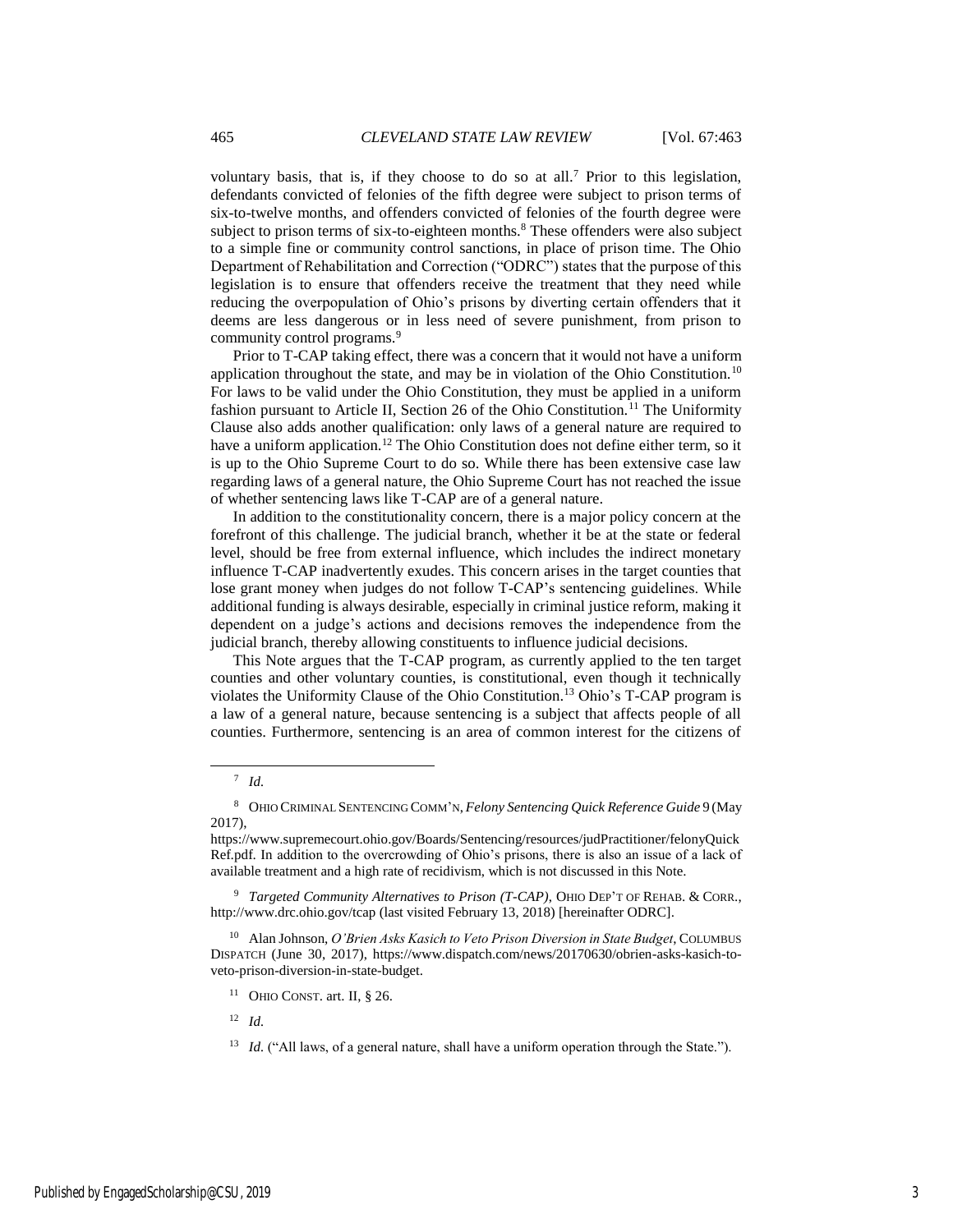each county. The program, through its statutory application to the ten target counties, may not seem to be uniformly applied, but the voluntary county provision and the ODRC's intention to eventually apply this to all Ohio counties will have a substantial effect on the outcome of potential litigation relating to this issue. Because the legislation that establishes the T-CAP program states that all counties may participate, one could argue that it is uniformly applied. This Note will argue that T-CAP is constitutional even through it is not uniform, as evidenced by the mandatory application in the ten target counties. Even though T-CAP is constitutional, this Note argues that the Ohio General Assembly should still repeal the law as it creates external influence on judges at the county level in Ohio.

Part II of this Note will give a background of the Uniformity Clause of the Ohio Constitution and establish a definition for laws of a general nature. It will also discuss the history of T-CAP, similar programs established by the Ohio General Assembly, and the establishment and organization of Ohio's judicial branch. Part III will analyze Ohio case law to extract a definition of laws of a general nature and will apply T-CAP to the definition to determine whether it meets the definition. Part III will also discuss whether T-CAP is applied uniformly, in compliance with the Ohio Constitution, and will determine whether the voluntary provision in T-CAP calls for a uniform application of the law. Additionally, this Note will analyze whether, regardless T-CAP's constitutionality under the Uniformity Clause, such an external economic influence on the judicial branch is the best way to effect change. Part IV concludes that the T-CAP program does not violate the Ohio Constitution Uniformity Clause, and that the voluntary provision satisfies the requirement of uniformity. Further, this Note will conclude that the judicial branch should be independent and that T-CAP, while its intentions and motivations are commendable, should not be applied in its current form.

#### II. BACKGROUND

#### *A. The State of the Law in Ohio Before House Bill 49 and T-CAP*

In 1979, the Ohio became the sixth state to adopt a community corrections act.<sup>14</sup> These acts established programs and funding to establish local community control sanctions to divert felony offenders from state prison.<sup>15</sup> Ohio used this as an opportunity to create community based correctional facilities and prison subsidy programs. In 1990, this act was amended to include jail diversion programs, which represented a partnership between the state and local governments in creating a network of community control sanctions.<sup>16</sup> Services in these programs include basic

<sup>14</sup> Christopher T. Lowenkamp, et al., *Evaluation of Ohio's CCA Funded Programs Executive Summary*, UNIV. OF CINCINNATI 2 (April 28, 2005), https://www.uc.edu/content/dam/uc/ccjr/docs/reports/project\_reports/CCA\_Executive\_Summ ary.pdf.

<sup>15</sup> *Id.*

<sup>16</sup> *Id.*; *see also Bureau of Community Sanctions*, OHIO DEP'T OF REHAB. & CORR., http://www.drc.ohio.gov/community ("Programs funded by the Bureau [of Community Sanctions] include Halfway Houses, Community-Based Correctional Facilities, Community Residential Centers, Permanent Supportive Housing, and Community Corrections Act grant programs including Intensive Supervision Probation, Standard Probation, Prosecutorial Diversion, Non-Supervisory Treatment Programs, Electronic Monitoring, and Community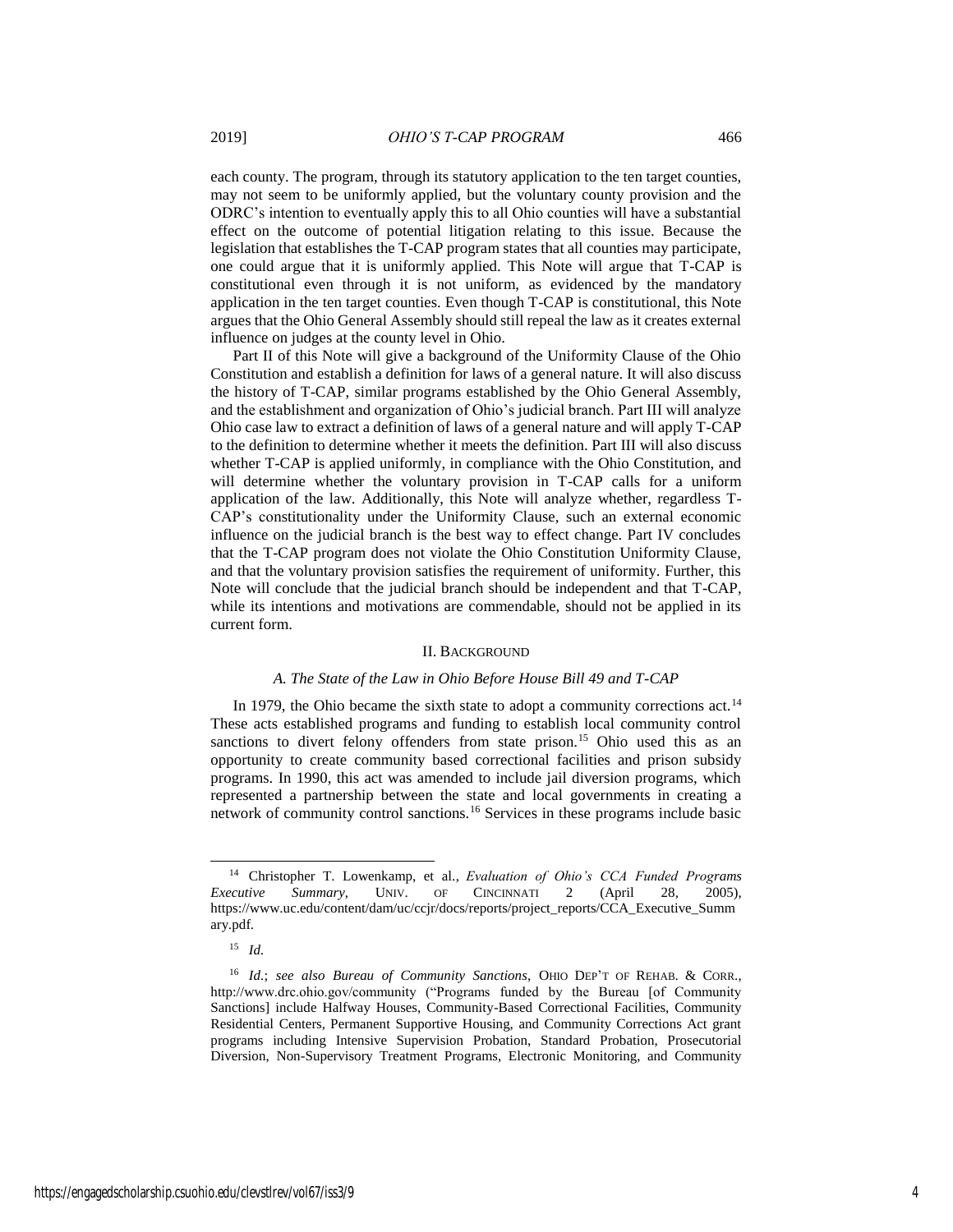probation, supervision, intensive probation supervision, pretrial services, day reports, electronic monitory and house arrest, work release, domestic violence programs, and community service.<sup>17</sup> These programs originally created community based correctional facilities, prison subsidy programs, as well as halfway houses and nonresidential community correction programs.<sup>18</sup>

The Ohio Community Corrections Act jail and prison diversion programs are funded by the ODRC, just as with T-CAP.<sup>19</sup> In 2002, over 160 subsidy programs in seventy-nine counties received funding through grants for the diversion programs under the Community Corrections Act.<sup>20</sup> Multiple studies have been done to verify the effect that the Community Corrections Act programs have had on the recidivism rates of offenders, but it was recommended that the ODRC "develop policy and procedure to guide the placement of offenders" into the programs, and that such policies should put emphasis on the higher risk offenders.<sup>21</sup>

In 2012, the Ohio General Assembly passed Senate Bill 160 which allowed judges to directly sentence certain felony offenders to prison on a first offense for specific crimes, including crimes involving firearms, physical harm, bond violations, or sexual offenses.<sup>22</sup> Since 2013, judges in Ohio have been permitted to sentence first-time offenders in those categories to terms in prison if certain conditions are met.<sup>23</sup> Prior to Senate Bill 160, Senate Bill 86 was passed in September 2010, which limited the ability of judges to send many first-time felons to prison for committing fourth and fifth degree felonies.<sup>24</sup> This became controversial, especially in cases where certain sexual offenders were no longer eligible for prison.<sup>25</sup> While Ohio, like other states, has a history of influencing judicial action through legislation, T-CAP is in a league of its own, specifically in how it influences the judicial branch.<sup>26</sup>

# *B. Enactment of T-CAP*

The Ohio General Assembly passed House Bill 49 in 2017, thereby establishing T-CAP.<sup>27</sup> In relevant part, this law states that:

18 *Id.*

 $\overline{a}$ 

- 19 *See Bureau of Community Sanctions*, *supra* note 16.
- <sup>20</sup> Lowenkamp, *supra* note 14, at 2.
- <sup>21</sup> *Id.* at 4.
- <sup>22</sup> S.B. 129, 131st Gen. Assemb. (Ohio 2013).
- <sup>23</sup> Lowenkamp, *supra* note 14, at 4.

<sup>24</sup> Jenna Gant, *New Felony Sentencing Guidelines Take Effect*, CT. NEWS OHIO (April 1, 2013),

http://www.courtnewsohio.gov/happening/2013/sentencingGuidelines\_040113.asp#.XEIKE89 KgWo.

25 *Id.*

- 26 *See generally id.*
- <sup>27</sup> H.B. 49, 132d Gen. Assemb. (Ohio 2017).

Work Service."). It is important to note that these programs have been and continue to be funded by grant money outside of the T-CAP legislation.

<sup>17</sup> Lowenkamp, *supra* note 14, at 3.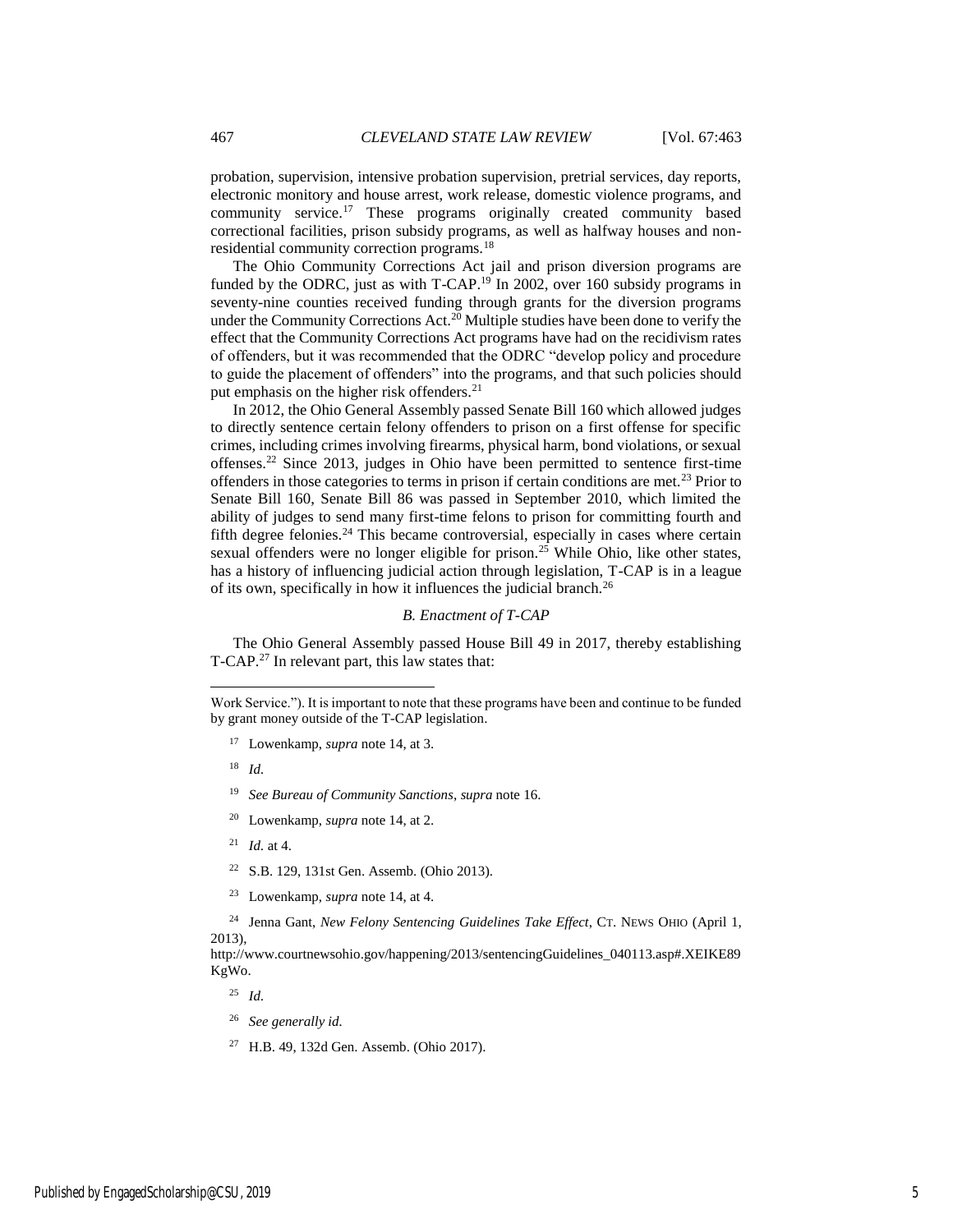[N]o person sentenced by the court of common pleas of a target county or of a voluntary county to a prison term that is twelve months or less for a felony of the fifth degree shall serve the term in an institution under the control of the department of rehabilitation and correction. The person shall instead serve the sentence as a term of confinement in a facility in division

 $(C)$  or  $(D)$  of this section.<sup>28</sup> Section (C) goes on to state that:

A person who is convicted of or pleads guilty to one or more misdemeanors and who is sentenced to a jail term of imprisonment pursuant to the conviction or convictions shall serve that term in a county, multicounty, municipal, municipal-county, or multicounty-municipal jail or workhouse; in a community alternative sentencing center or district community alternative sentencing center . . . or if the misdemeanor or misdemeanors are not offenses of violence, in a minimum security jail.<sup>29</sup>

Section (D) establishes that "[n]othing in this section prohibits the commitment, referral, or sentencing of a person who is convicted of or pleads guilty to a felony to a community-based correctional facility."<sup>30</sup>

With the passage of the bill, T-CAP is now mandatory for ten target counties, namely Franklin, Cuyahoga, Hamilton, Summit, Montgomery, Lucas, Butler, Stark, Lorain, and Mahoning counties, and is voluntary for Ohio's seventy-eight other counties.<sup>31</sup> T-CAP will give grants to participating counties to supplement the community corrections funds that to establish new programs that seek to address the needs of Ohio's prison program, its citizens, while also looking to reduce the state prison population.<sup>32</sup>

As incentive for enforcement, T-CAP provides grants to supplement community correction funds.<sup>33</sup> However, T-CAP also penalizes participating counties with a deduction from the grant issued per prisoner that the participating county sentences to prison that would otherwise be eligible for a diversion program.<sup>34</sup> While this does not technically qualify as a penalty provision—because the county cannot lose what it never had—it is a significant concern that T-CAP presents the power to potentially manipulate judges to sentence offenders, against their better judgment, because they fear their political reputation and the risk of losing grant dollars.

T-CAP seeks to reduce the prison population by diverting level-five felonye offenders, who meet specific criteria, from state prison to local community sanction

<sup>28</sup> *Id.*

<sup>29</sup> *Id.*

<sup>30</sup> *Id.*

<sup>31</sup> *Id.*

<sup>32</sup> ODRC, *supra* note 9.

<sup>33</sup> *Targeting Community Alternatives to Prison by Helping Ohio Communities Manage Low-Level, Non-Violent Offenders*, OHIO DEP'T OF REHAB. & CORR., http://www.ccao.org/wpcontent/uploads/TCAP%20Fact%20Sheet.pdf (last visited February 3, 2019).

<sup>34</sup> *See* ODRC, *supra* note 9.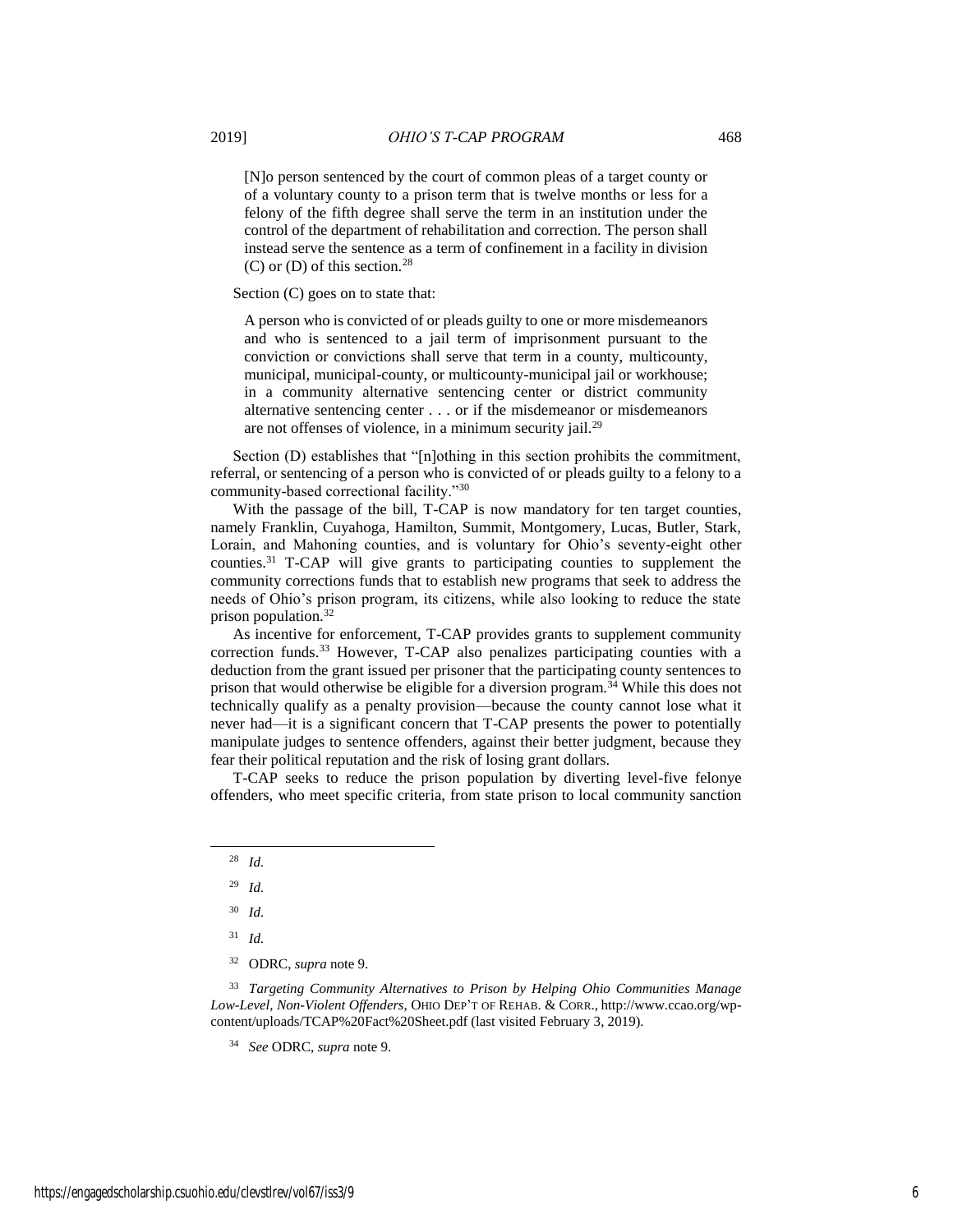programs.<sup>35</sup> Fifth degree felonies are the lowest felony level recognized by Ohio law.<sup>36</sup> Counties can also elect to apply T-CAP to certain fourth degree felony offenses.<sup>37</sup> Ohio defines the prison term for fifth degree felony offenders as ranging from six-totwelve months, and six-to-eighteen months for fourth degree felonies.<sup>38</sup> These offenses typically include crimes relating to drug possession and certain theft or assault cases.<sup>39</sup> Additionally, violent offenders, sexual offenders, and certain drug offenders are not eligible for diversion under T-CAP.<sup>40</sup> Offenders of crimes with mandatory prison terms are also not eligible.<sup>41</sup>

The ODRC administered pilot grants that involve eight county common pleas courts, including Clinton, Ross, Medina, Lucas, Defiance, Henry, Williams, and Fulton counties. $42$  These pilot counties received T-CAP grant funding and agreed to supervise, treat, and sanction all offenders under the program locally without the use of a state prison sanction.<sup>43</sup> While some courts have been receptive and have praised T-CAP, other courts have found that having such funding predicated on judicial decisions amounts to bribery.<sup>44</sup>

 $\overline{a}$ 

37 *See* ODRC, *supra* note 9 ("Two of the grant sites, Medina and the multi county site, also choose to target the same Felony 4 offenses."). Additionally, T-CAP applies to those sentenced to a prison term of twelve months or less, which includes certain fourth degree felony offenses.

- <sup>38</sup> OHIO REV. CODE ANN. § 2929.14 (A)(4)–(5) (West 2018).
- <sup>39</sup> OHIO CRIMINAL SENTENCING COMM'N, *supra* note 8, at 5–6.
- <sup>40</sup> Ohio H.B. 49.
- 41 *Id.*
- <sup>42</sup> ODRC, *supra* note 9.
- 43 *Id.*

44 *Compare TCAP Testimony: Hearing on H.B. 49 Before the Ohio Gen. Assembly*, 132d Gen. Assemb. (Mar. 31, 2017) (testimony of Judge Joyce V. Kimbler, Medina County Court of Common Pleas), *with* Ed Balint, *Judges: New Felony Sentencing Law Puts Stark at Risk*, CANTON REPOSITORY (Oct. 3, 2017), http://www.cantonrep.com/news/ 20171003/judges-newfelony-sentencing-law-puts-stark-at-risk. Judge Kimbler is a judge in the Medina Court of Common Pleas. Medina is one of the counties that has already received a pilot grant from the ODRC through T-CAP. Judge Kimbler submitted her testimony to the Ohio Senate Finance Committee to share her praise of the program. Judge Kimbler stated that with the funding from T-CAP, Medina has been able to directly address the local heroin epidemic. Additionally, Judge Kimbler stated that the money allowed the sheriff to re-open a previously closed jail pod to house low-level offenders. While all of these outcomes are desirable and entirely necessary to address the issues targeted by T-CAP, this type of funding should come without restrictions on judges' actions.

<sup>35</sup> Ohio H.B. 49.

<sup>36</sup> OHIO CRIMINAL SENTENCING COMM'N, *supra* note 8.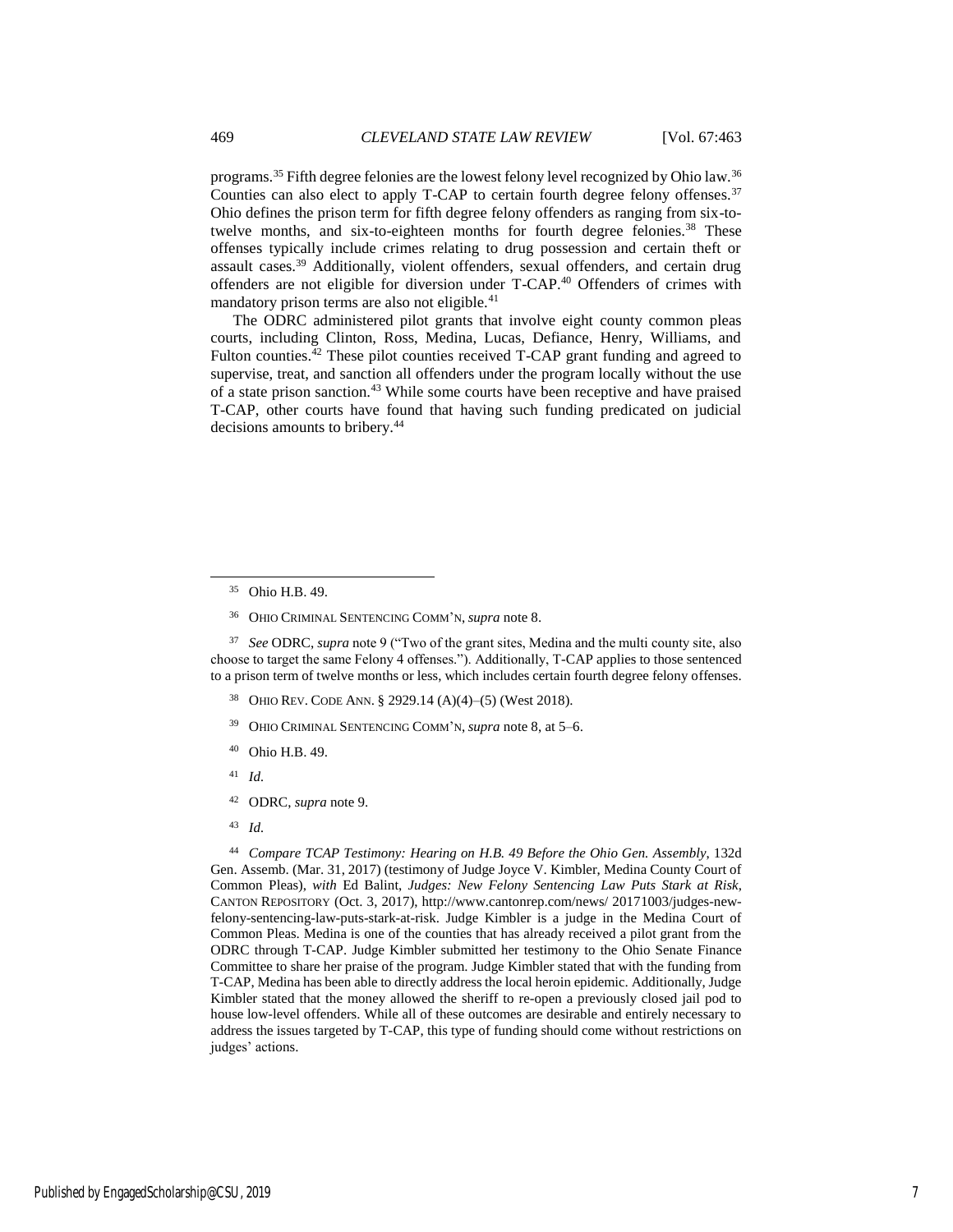# *C. Examples and Explanations of Ohio's Prison Program and Alternative Community Control Sanctions*

Prison is the most restrictive sanction for offenders.<sup>45</sup> Counties may spend T-CAP funding on any community correction purpose that avoids such a restriction, including: supervision services, local incarceration (including community based correction facility placements), electronic monitoring, substance use monitoring, substance abuse treatment, and additional programming and resources that the county may deem necessary.<sup>46</sup> Supervision services include probation, which is defined as a "court ordered period of correctional supervision in the community."<sup>47</sup> In other words, probation is a suspension of a sentence that is used as an alternate to jail or prison. Local incarceration could be in a jail or a community based correction facility, which is a residential sanction that provides an alternative to prison for offenders on felony probation.<sup>48</sup> Residential sanctions are those in which the offender is confined to a facility, while a non-residential sanction is a lack of confinement, but the offender is subject to the supervision of the locality, county, or state.<sup>49</sup> Under T-CAP, individuals sentenced to twelve months or less in state prison can still serve their sentence in local jails.<sup>50</sup>

#### *D. Relevant Ohio Prison Statistics*

Ohio's prison population is counted as of January 1 each year and has steadily increased.<sup>51</sup> In 2007, the prison population totaled 48,482 inmates, and in 2011, the population totaled  $50,857$  inmates.<sup>52</sup> Correctional facilities also measure the total number of offenders within a year who are committed to prison, which at one point was as high as 28,714 persons in 2006, and as low as 23,191 in 2010.<sup>53</sup>

It is important to note that many of the target counties are also the counties in Ohio that commit the most offenders to prisons.<sup>54</sup> The counties with the highest percentage of commitments in 2010 were Lucas, Stark, Montgomery, Summit, Franklin, Hamilton, and Cuyahoga.<sup>55</sup> These seven counties totaled about the same number of commitments as all of Ohio's other eighty-one counties combined.<sup>56</sup> Additionally,

- 49 *Id.*
- 50 *See T-Cap Testimony*, *supra* note 44.
- <sup>51</sup> OHIO DEP'T OF PUB. SAFETY, *supra* note 45, at 61.
- 52 *Id.*
- 53 *Id.*
- 54 *Id.* at 62.
- 55 *Id.*
- 56 *Id.*

<sup>45</sup> OHIO DEP'T OF PUB. SAFETY, *Ohio Criminal Justice Statistics* 59 (2010), http://www.publicsafety. ohio.gov/links/ ocjs\_statistics.pdf.

<sup>46</sup> ODRC, *supra* note 9; *see also T-Cap Testimony*, *supra* note 44 (explaining that Medina county re-opened a local jail pod at the sheriff's office to monitor local offenders more closely).

<sup>47</sup> OHIO DEP'T OF PUB. SAFETY, *supra* note 45, at 54.

<sup>48</sup> *Id.*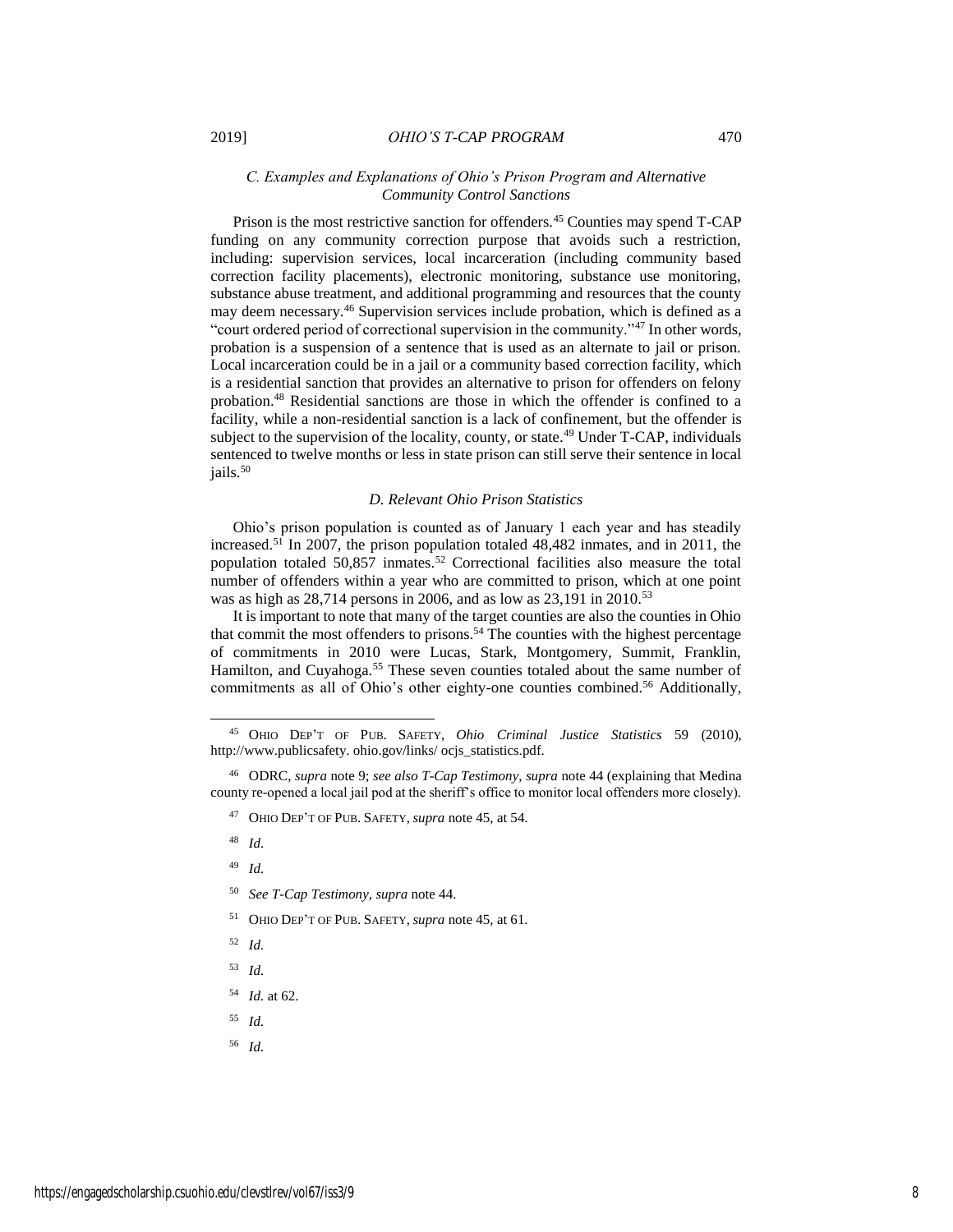these seven counties often yield the highest percentage of returning criminals or reoffenders.<sup>57</sup>

In 2010, 27.3% of all offenders committed in Ohio were offenders of felonies of the fifth degree<sup>58</sup> and 23.9% of offenders committed were offenders of felonies of the fourth degree.<sup>59</sup> In other words, over half of the prison population in Ohio was sentenced to state prison for violating fourth or fifth degree felonies. It is also important to note that 26% of offenders committed to state prison in Ohio committed violent crimes against persons, while another 26% committed drug offense.<sup>60</sup> This emphasis is important because certain offenses, such as those that include violence and drugs, are not included in T-CAP's changes to the sentencing guidelines.<sup>61</sup>

Furthermore, state prisons are funded through the state budget.<sup>62</sup> Ohio's prisons are overcrowded and underfunded, and as such, T-CAP intends to fix these problems by incentivizing counties to stop sending lower level offenders to state prison.<sup>63</sup> The ultimate goal of the program is to decrease the state budget for state prisons, but this is done at the expense of underfunding the counties and communities in which the offenders remain after sentencing. Additionally, if the offender is eligible for T-CAP and the judge still sentences him or her to prison, then the county loses funds that may already be insufficient to support the community control sanctions that T-CAP aims to build.<sup>64</sup>

#### *E. The Ohio Constitution and the Uniformity Clause*

Article II of the Ohio Constitution vests the legislative power in the Ohio General Assembly.<sup>65</sup> Similar to the United States Constitution, the Ohio Constitution establishes the requirements for holding office in the Ohio General Assembly, the organization of each house, and the process for a bill to become a law.<sup>66</sup> The Ohio Constitution places limits on the types of laws that the General Assembly can pass.<sup>67</sup> For example, Article II, Section 26 of the Ohio Constitution specifically prohibits the General Assembly from passing legislation that has a special effect on a limited number of counties throughout the state, stating that "[a]ll laws, of a general nature,

57 *Id.*

 $\overline{a}$ 

- 58 *Id.* at 64.
- 59 *Id.*
- 60 *Id.*

61 *See* H.B. 49, 132d Gen Assemb. (Ohio 2017). Additionally, seven percent of felony offenders committed to state prisons were guilty of sexual offenses, which are also not included in the legislation that established T-CAP; OHIO DEP'T OF PUB. SAFETY, *supra* note 45, at 64.

- 62 *See generally* ODRC, *supra* note 9.
- 63 *See id.*
- 64 *See generally id.*

<sup>65</sup> OHIO CONST. art. II, § 1 ("The legislative power of the state shall be vested in a General Assembly consisting of a Senate and House of Representatives.").

- 66 *Id.* §§ 2–3, 5, 7, 15, 16.
- 67 *Id.* § 26.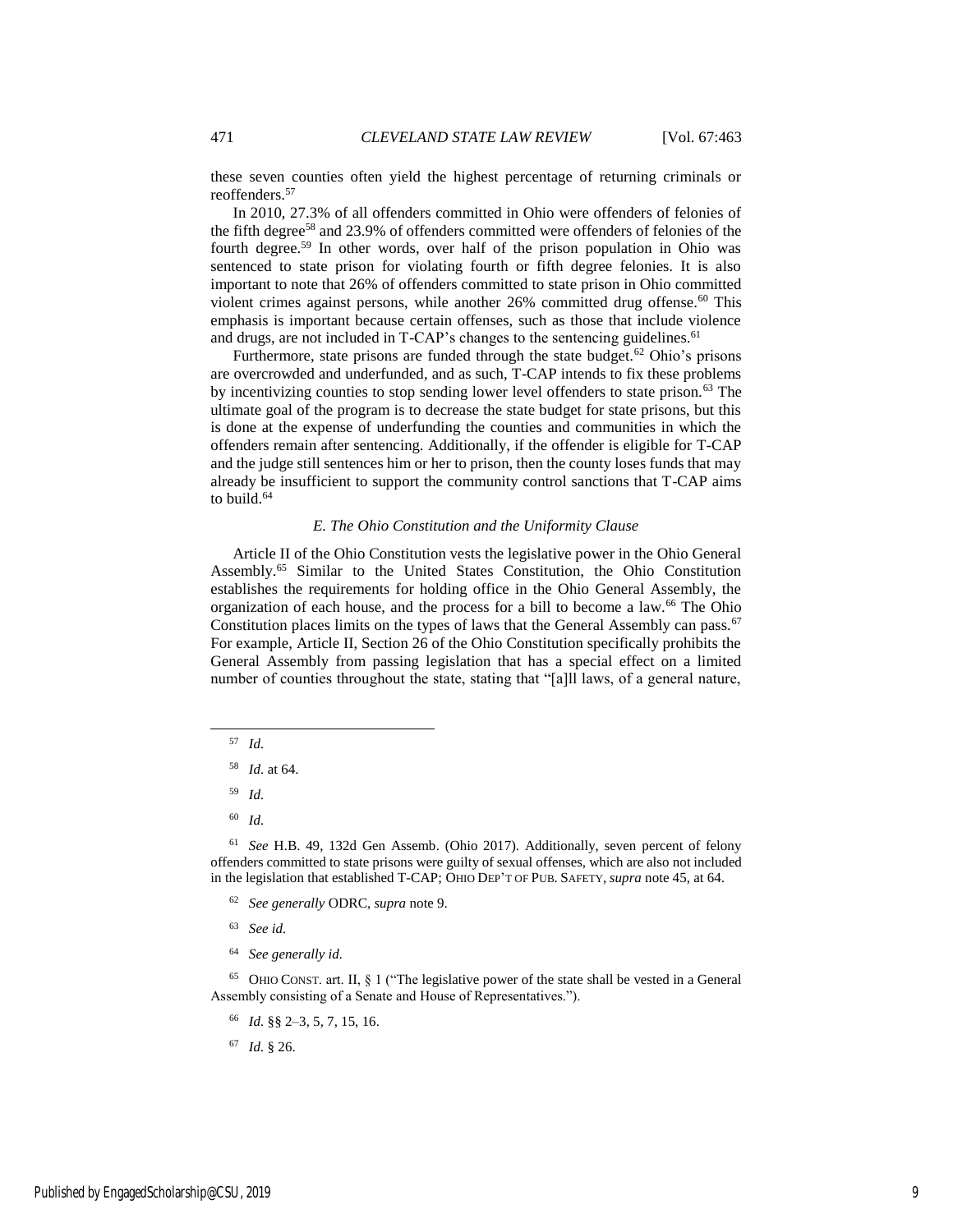shall have a uniform operation throughout the state."<sup>68</sup> This section of the Ohio Constitution intends to restrict the General Assembly from making special laws, provides for the fair application of laws, and ensures the General Assembly employs the necessary time, knowledge, and skill in legislating.<sup>69</sup>

The drafters of the Ohio Constitution did not provide a definition for laws of a general nature, so it falls on the Ohio Supreme Court to define this term.<sup>70</sup> As an example of this, in 1984, Ohio placed a measure on the ballot seeking to construct free turnpikes.<sup>71</sup> Although this measure purportedly won by a majority vote, a challenge ensued because the number of votes for and against the free turnpikes was less than the number of votes cast in that county for the secretary of state.<sup>72</sup> As such, the plaintiff claimed that the ballot's issue did not actually obtain a majority of votes.<sup>73</sup> Furthermore, the plaintiff asserted that even if the ballot measure carried a majority of the votes, the commissioner would not be able to proceed under the act because it violated Article II, Section 26 of the Ohio Constitution.<sup>74</sup>

Prior to *Hixson*, the Ohio Supreme Court established a general rule as to the scope and enforcement of the constitutional section, but refused to "define [it] with precision," instead noting the complexity of establishing such a definition.<sup>75</sup> The court in *Hixson* asked how to determine whether a given subject is of a general nature and established a test: "[i]f the subject does or may exist in, and affect the people of, every county in the state, it is of a general nature. On the contrary, if the subject cannot exist in, or affect the people of, every county, it is local or special."<sup>76</sup> This definition and test has not been overruled in over a century.<sup>77</sup>

After establishing the definition of laws of a general nature, the court asked whether the subject of roads and highways is of a local or general nature.<sup>78</sup> The court concluded that if they were not of a general nature, members of the Ohio General Assembly would lobby for their specific constituents instead of the entire state, the population of which is utilizing the roads.<sup>79</sup> The court also reasoned that laws concerning roads were enacted by the second session of the General Assembly, which

 $\overline{a}$ 

72 *Id.*

74 *Id.*

75 *Id.* (citing Kelly v. State, 6 Ohio St. 269, 271 (Ohio 1856)).

76 *Id.*

77 *See* Brown v. State, 166 N.E.2d 214, 216 (Ohio 1929); State *ex rel.* Zupancic v. Limbach, 568 N.E.2d 1206, 1212 (Ohio 1991); Put-in-Bay Island Taxing Dist. Auth. v. Colonial Inc., 605 N.E.2d 21, 23 (1992).

78 *Hixon*, 43 N.E. at 1002.

79 *Id.*

<sup>68</sup> *Id.*

<sup>69</sup> Hixson v. Burson, 43 N.E. 1000, 1002 (Ohio 1896).

<sup>70</sup> *See id.* at 1001.

<sup>71</sup> *Id.*

<sup>73</sup> *Id.*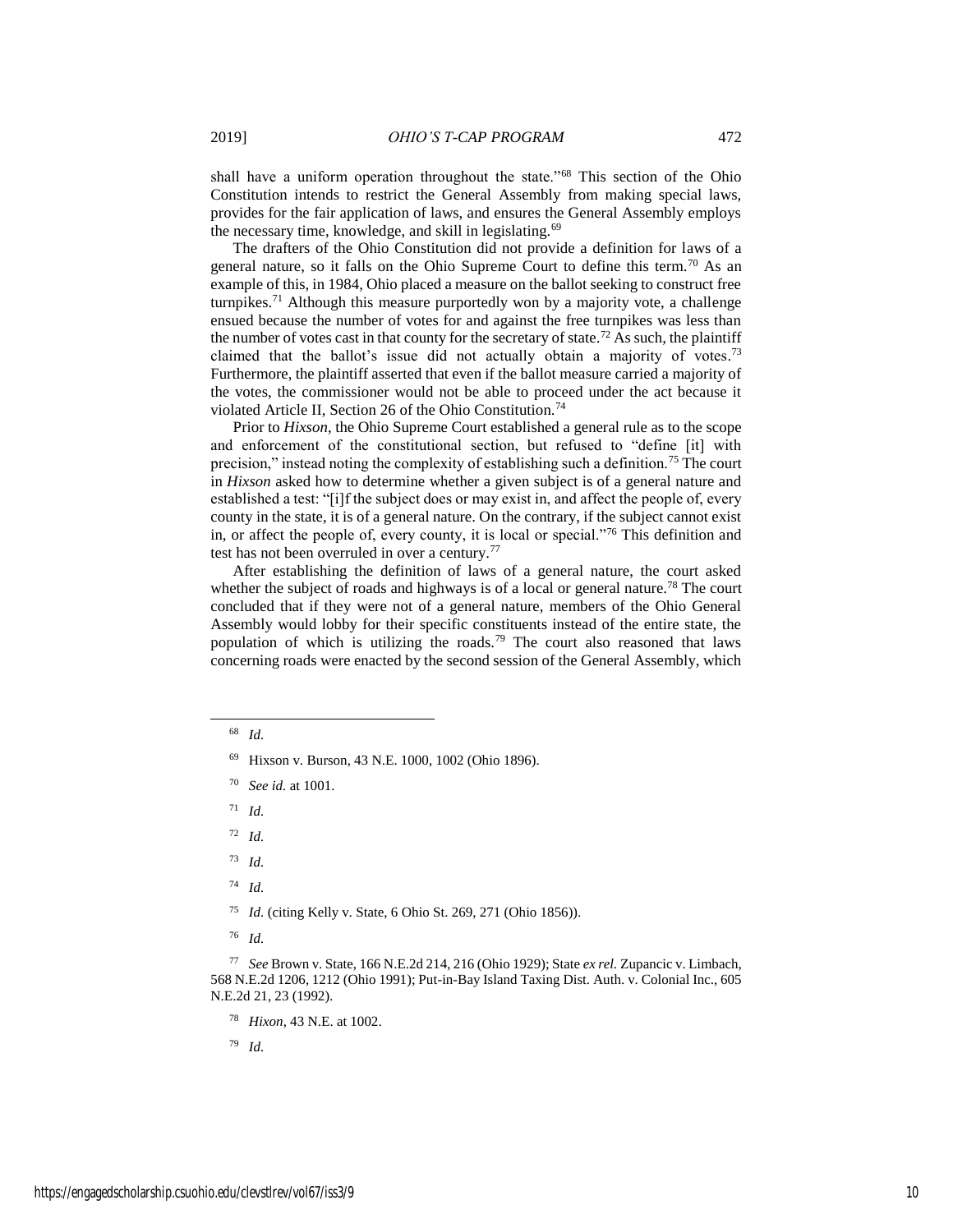emphasizes the importance of roads in uniformity across the entire state.<sup>80</sup> From this, the court concluded that the subject of roads is of a general nature, and "that it is not only capable of being, but ought to be, legislated upon by general laws having a uniform operation throughout the state."<sup>81</sup>

As with the term "laws of a general nature," the drafters of the Ohio Constitution did not provide a definition or test for the requirement of uniform application of all laws. The Ohio Supreme Court has held that uniform operation means "universal operation as to territory. It takes in the whole state."<sup>82</sup> Additionally, the court held that this term means "universal operation as to all persons and things in the same condition or category."<sup>83</sup> The court concluded that, "[w]hen a law is available in every part of the state as to all persons and things in the same condition or category, it is of uniform operation throughout the state."<sup>84</sup>

But, the Ohio Supreme Court did not stop there. Instead of establishing a quasiexception to the uniform application requirement—that the law does not need to have current effect in every county to be constitutional—it held that a law need only be able to take effect if a county meets the criteria established by the promulgated law.<sup>85</sup> Thus, so long as it is possible to meet a law's criteria, the law does not violate the Uniformity Clause.

#### *F. The Structure of Ohio's Judicial Branch*

Article IV of the Ohio Constitution establishes the judicial branch for the State.<sup>86</sup> It states that "[t]he judicial power of the state is vested in a supreme court, courts of appeals, courts of common pleas and divisions thereof, and such other courts inferior to the Supreme Court as may from time to time be established by law."<sup>87</sup> It further provides for the organization and jurisdiction of the commons pleas courts, stating that "[t]here shall be a court of common pleas and such divisions thereof as may be established by law serving each county of the state."88

The selection, or more specifically, the election process, is set out in Article IV as well.<sup>89</sup> "The judges of the courts of common pleas . . . shall be elected by the electors of the counties . . . in which their respective courts are located, for terms not less than six years."<sup>90</sup> This means that in Ohio, as with other states, a voter will find judges on

- 87 *Id.* § 1.
- 88 *Id.* § 4.
- 89 *Id.* § 6.
- 90 *Id.* § 5.

<sup>80</sup> *Id.* at 1001.

<sup>81</sup> *Id.* at 1003.

<sup>82</sup> State *ex rel.* Wirsch v. Spellmire, 65 N.E. 619, 622 (Ohio 1902).

<sup>83</sup> *Id.*

<sup>84</sup> *Id.*

<sup>85</sup> Kelley's Island Caddy Shack, Inc. v. Zaino, 775 N.E.2d 489, 492 (Ohio 2002).

<sup>86</sup> OHIO CONST. art. IV.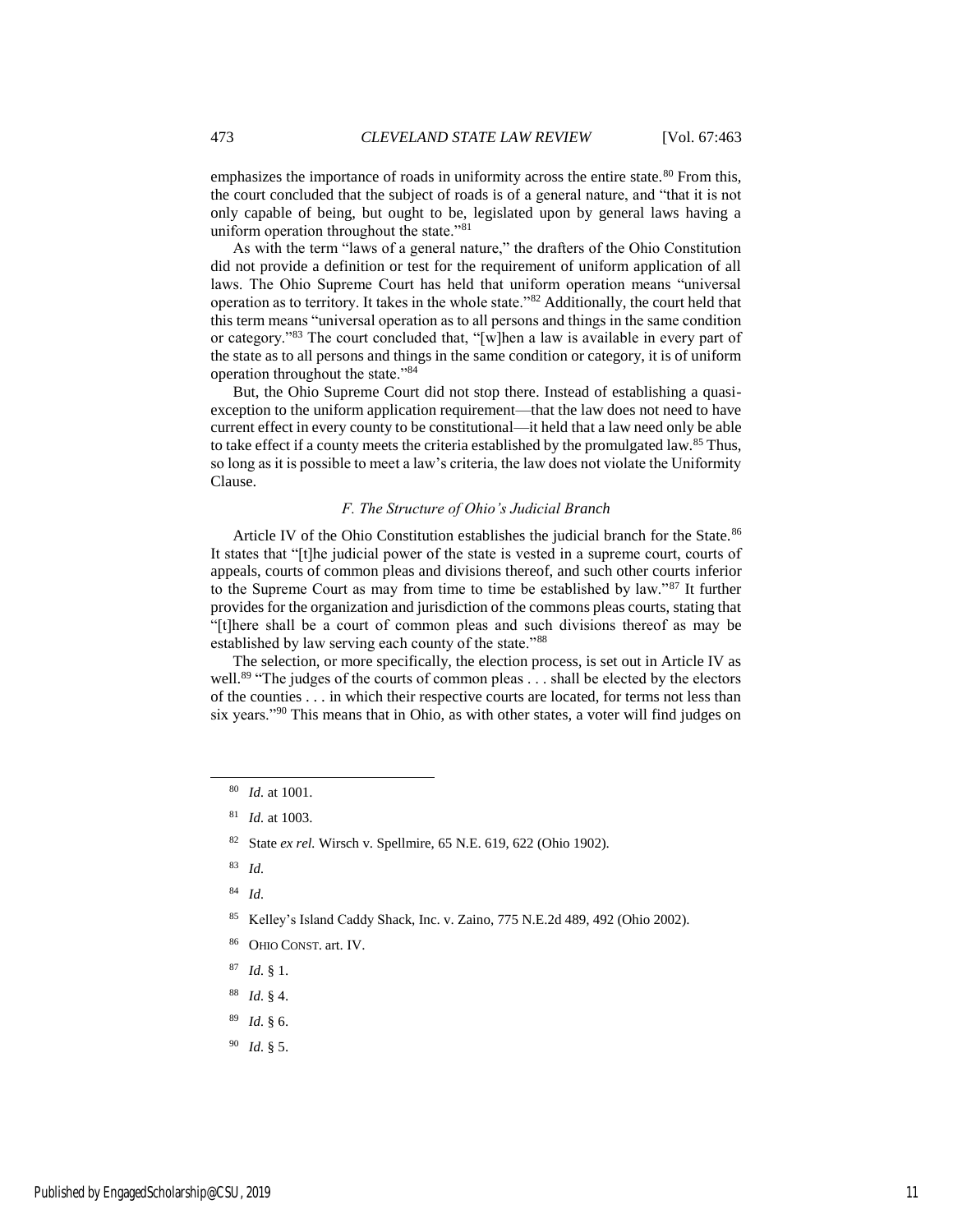their ballots in both the primary and general elections. At the time of the primary, the judges must declare a party affiliation.<sup>91</sup>

# III. T-CAP IS NOT UNIFORMLY APPLIED PURSUANT TO ARTICLE II, SECTION 26 OF THE OHIO CONSTITUTION

 Ohio House Bill 49 lists eight target counties that must follow T-CAP.<sup>92</sup> The Ohio Constitution prohibits this sort of law from enforcement when such enforcement is not uniformly applied across the entire state.<sup>93</sup> The statute's voluntary provision provides for potential enforcement throughout all counties of the entire state, but still mandates participation of the eight named counties.<sup>94</sup> The Ohio Supreme Court has heard many cases regarding uniformity provision, and as such, the court has established a test regarding the application of general laws in a uniform fashion.<sup>95</sup>

#### *A. Laws of a General Nature*

The Ohio Constitution does not provide a definition for "law of general nature." In *Hixson*, the court held that laws are of a general nature "if the subject does or may exist in, and affect the people of, every county, in the state" or where all citizens of the state have a common interest.<sup>96</sup> The court further explained that the constitutionality of a statute is determined by both its subject matter and its operation and effect, not alone by its form. $97$  Therefore, the analysis of T-CAP under the uniformity clause must include not only the text of the statute, but the application of the law.

In its application, T-CAP's subject matter affects every citizen of every county in the State.<sup>98</sup> This is evidenced in the introductory hypothetical of this Note. In its operation, T-CAP does not apply to every citizen of every county in Ohio, because ten counties are targeted, while the other seventy-eight counties can choose to elect into T-CAP or maintain the same system they have always had.<sup>99</sup> This calls into question the constitutionality of this portion of House Bill 49, because in form, it is seemingly uniformly applied, while in operation it is not.

- <sup>92</sup> H.B. 49, 132d Gen. Assemb., Reg. Sess. (Ohio 2017).
- 93 OHIO CONST. art. II, § 26.

<sup>94</sup> Ohio H.B. 49 ("Voluntary county' means any county in which the board of county commissioners of the county and the administrative judge of the general division of the court of common pleas of the county enter into an agreement of the type described in division (B)(3)(b) of this section.").

95 *See* Hixson v. Burson, 43 N.E. 1000, 1002 (Ohio 1896); *see also* State *ex rel.* Wirsch v. Spellmire, 65 N.E. 619, 622 (Ohio 1902); S. Euclid Fraternal Order of Police, Lodge 80 v. D'Amico, 468 N.E. 2d 735 (Ohio Ct. App. 1983); Cincinnati v. Shannon, 410 N.E. 2d 1265 (Ohio Ct. App. 1979).

- 96 *Hixson*, 43 N.E. at 1002.
- 97 *Id.* at 1001.
- <sup>98</sup> ODRC, *supra* note 9.
- 99 *Id.*

<sup>91</sup> Lorraine Bailey, *Nonpartisan Judicial Election Law Upheld*, COLUMBUS DISPATCH (February 11, 2016), https://www.dispatch.com/news/20171020/ohios-judicial-races-arenonpartisan-in-name-only-expert-says.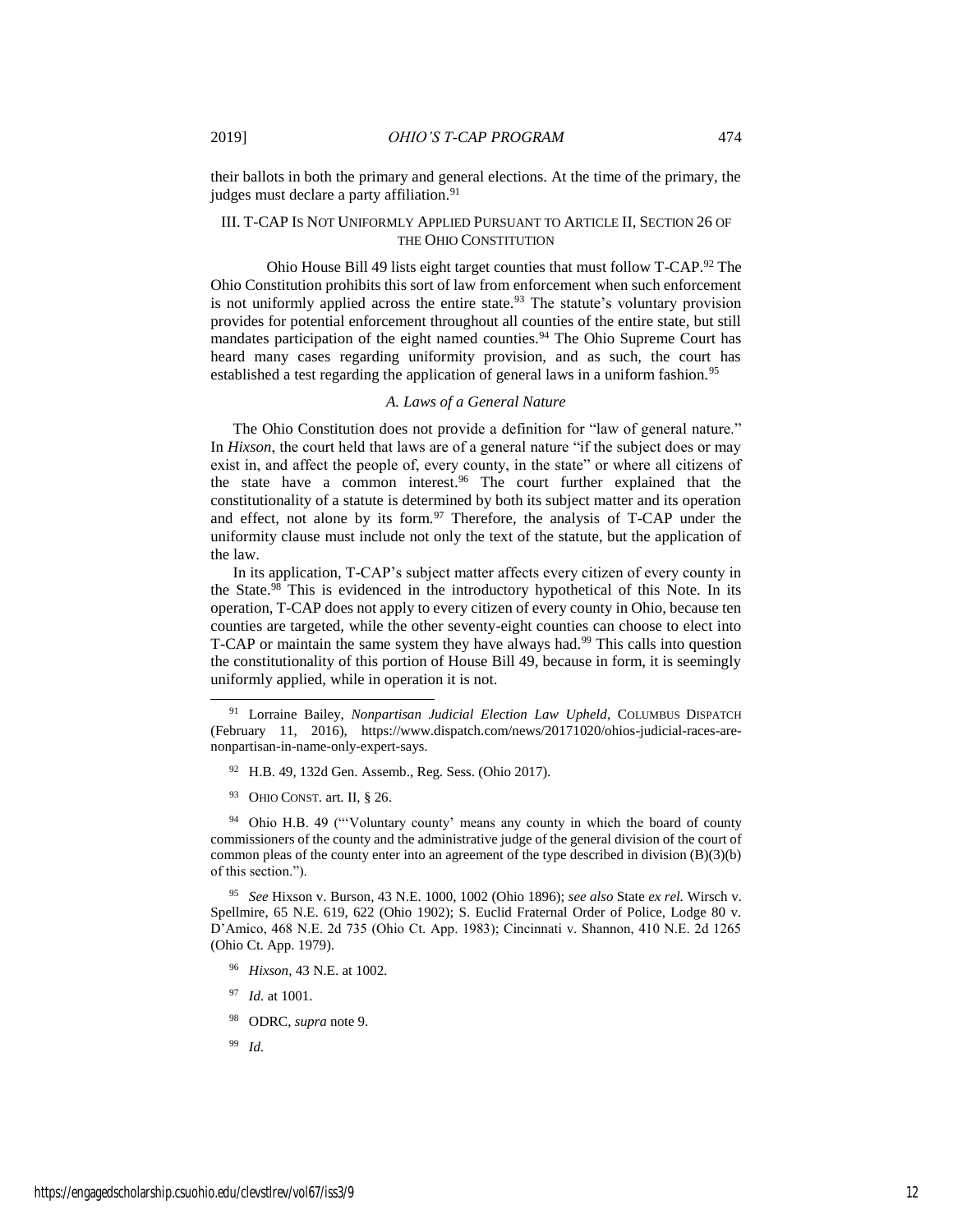*Hixson* provided a definition for laws of a general nature in 1896 that has not been overruled in over 120 years.<sup>100</sup> The Ohio Supreme Court has consistently applied the *Hixon* definition in cases addressing constitutional challenges under Article II, Section 26 of the Ohio Constitution.<sup>101</sup> There would be no difference when considering  $T$ -CAP, and as such, the Ohio Supreme Court would find T-CAP unconstitutional under the Uniformity Clause because it is not uniformly applied; however, the voluntary provision and the Ohio General Assembly's intent might impact this conclusion.

#### 1. T-CAP Is a Law of a General Nature

To determine whether a law concerns a subject matter of a general nature, the court must first determine the subject matter of the law.<sup>102</sup> House Bill 49, specifically its sections establishing T-CAP, address the broad subject matter of sentencing criminal offenders.<sup>103</sup> T-CAP places restrictions on common pleas judges in specific counties regarding what types of offenders judges can sentence to state prison, send to a diversion program, or place under community control sanctions.<sup>104</sup> While T-CAP mandatorily applies to a certain number of counties, criminal sentencing occurs in every county, thus creating safety concerns.

For example, laws prohibiting and criminalizing conduct considered a felony are found in the Ohio Revised Code.<sup>105</sup> The Ohio Revised Code applies to every county in Ohio.<sup>106</sup> Therefore, a felony offense in Cuyahoga County is considered a felony offense in every single Ohio county. The Ohio Revised Code also contains sentencing guidelines.<sup>107</sup> Because these guidelines are the same for every judge, regardless of county, it is logical to conclude that sentencing guidelines are laws of a general nature.

Furthermore, applying the definition established in *Hixson*, sentencing guidelines are laws of a general nature because they exist in and affect the people in every county in the state.<sup>108</sup> The Ohio General Assembly enacts the laws prohibiting the behavior covered by T-CAP. Therefore, the sentencing for the violations of these laws also applies to every citizen in Ohio, and because T-CAP concerns sentencing regulations, it is a law of a general nature.

The General Assembly may attempt to alter sentencing guidelines in an attempt to appease members' specific constituents, whether they make them more stringent, harsher, or lesser. However, this would be bad policy, as it would prove illogical to allow different counties to devise different punishments for state statutory offenses. Think back to the hypothetical provided in the Introduction of this Note—two

<sup>103</sup> H.B. 49, 132d Gen. Assemb., Reg. Sess. (Ohio 2017).

104 *See id.*

- 105 *See, e.g.*, OHIO REV. CODE ANN. § 2911.13(C) (West 2019).
- 106 *See generally* OHIO REV. CODE tit. 3.
- 107 *See, e.g.*, OHIO REV. CODE ANN. § 2929.14 (West 2019).
- <sup>108</sup> Hixson v. Burson, 43 N.E. 1000, 1001 (Ohio 1896).

<sup>100</sup> *See Hixson*, 43 N.E. 1000.

<sup>101</sup> *See, e.g.*, Desenco, Inc. v. City of Akron, 706 N.E.2d 323, 330 (Ohio 1999); Middletown v. Ferguson, 495 N.E.2d 380, 387 (Ohio 1986); State *ex rel.* Wirsch v. Spellmire, 65 N.E. 619, 620 (Ohio 1902).

<sup>102</sup> *Hixson*, 43 N.E. at 1002.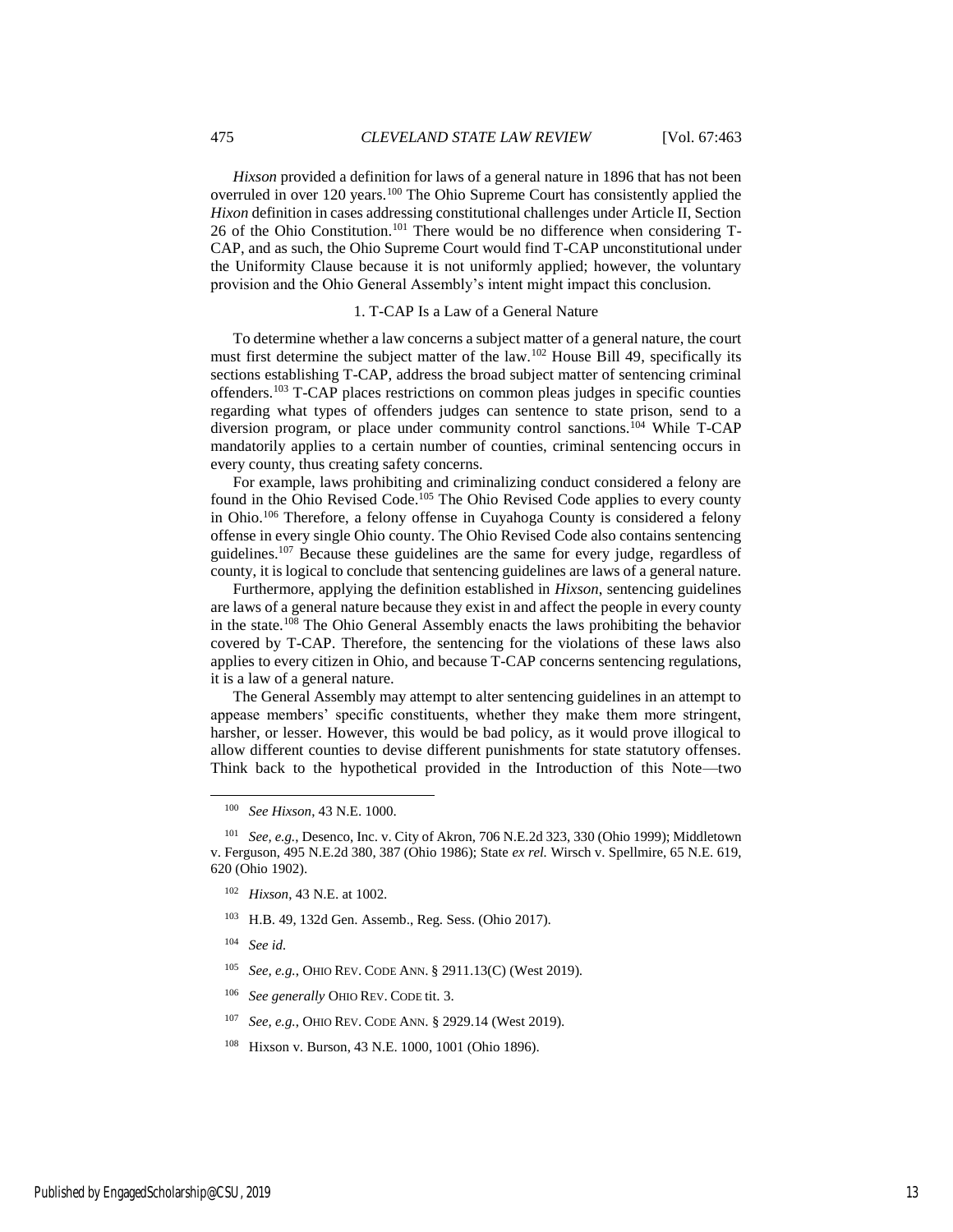identical felony offenders in neighboring counties could receive entirely different sentences under T-CAP as applied, because Cuyahoga County is a target county, while Lake County has not yet decided to volunteer for T-CAP. While individuals often receive different sentences, T-CAP pushes past these bounds by mandating a difference, particularly because it is the difference between state prison and community control.

# *B. Uniform Application of Laws of a General Nature*

Because the subject of sentencing is of a general nature, T-CAP is a law of a general nature, which means it must be uniformly applied across the state to be constitutional.<sup>109</sup> Similar to laws of a general nature, the Ohio Constitution does not provide a definition or explanation for the meaning of "uniform application." In *Hixson*, the court held that roads were a subject of a general nature, but the court never reached the question of whether it was uniformly applied.<sup>110</sup> To be constitutional, the General Assembly must apply T-CAP uniformly, meaning, it must have "universal operation as to territory" and "universal operation as to all persons and things in the same condition or category."<sup>111</sup>

#### 1. T-CAP is Not Applied Uniformly

Under the Ohio Supreme Court's definition, T-CAP is not uniformly applied. When applying that reasoning, T-Cap may seem unconstitutional. T-CAP does not have "universal operation" because it is not operative in all eighty-eight of Ohio's counties.<sup>112</sup> It might have met this universal operation requirement if *every* voluntary county elected into T-CAP, however such is not the case at this time.<sup>113</sup>

Additionally, T-CAP does not have "universal operation as to all persons and things in the same condition or category."<sup>114</sup> The program must be effective upon all fourth and fifth-degree felony offenders that meet the criteria established in House Bill 49, but it is only effective upon those offenders in the target counties, as well as those offenders living in counties which choose to participate.<sup>115</sup> Because of this, T-CAP does not have universal operation on all persons in the same category, because fourth and fifth degree felony offenders can, and will, be sentenced differently under the law.

- 110 *Hixson*, 43 N.E. at 1003.
- <sup>111</sup> State *ex rel.* Wirsch v. Spellmire, 65 N.E. 619, 622 (Ohio 1902).
- 112 *See* Ohio H.B. 49.

l

<sup>113</sup> David Wright, *Highland County Nixes ODRC Program Participation*, THE TIMES-GAZETTE (Aug. 16, 2017), http://www.timesgazette.com/news/18630/highland-county-nixesodrc-program-participation (discussing the Highland County Board of Commissioners decision to opt out of T-CAP because they were concerned as to whether or not the program would be beneficial to the county); Ed Balint, *supra* note 44 (discussing Stark County's judges' concerns regarding T-CAP, specifically its potential effect on public safety and receiving insufficient funds for the justice system to serve its purpose).

- 114 *Wirsch*, 65 N.E. at 622.
- 115 *See* ORDC, *supra* note 9.

<sup>109</sup> *See* H.B. 49, 132d Gen. Assemb., Reg. Sess. (Ohio 2017).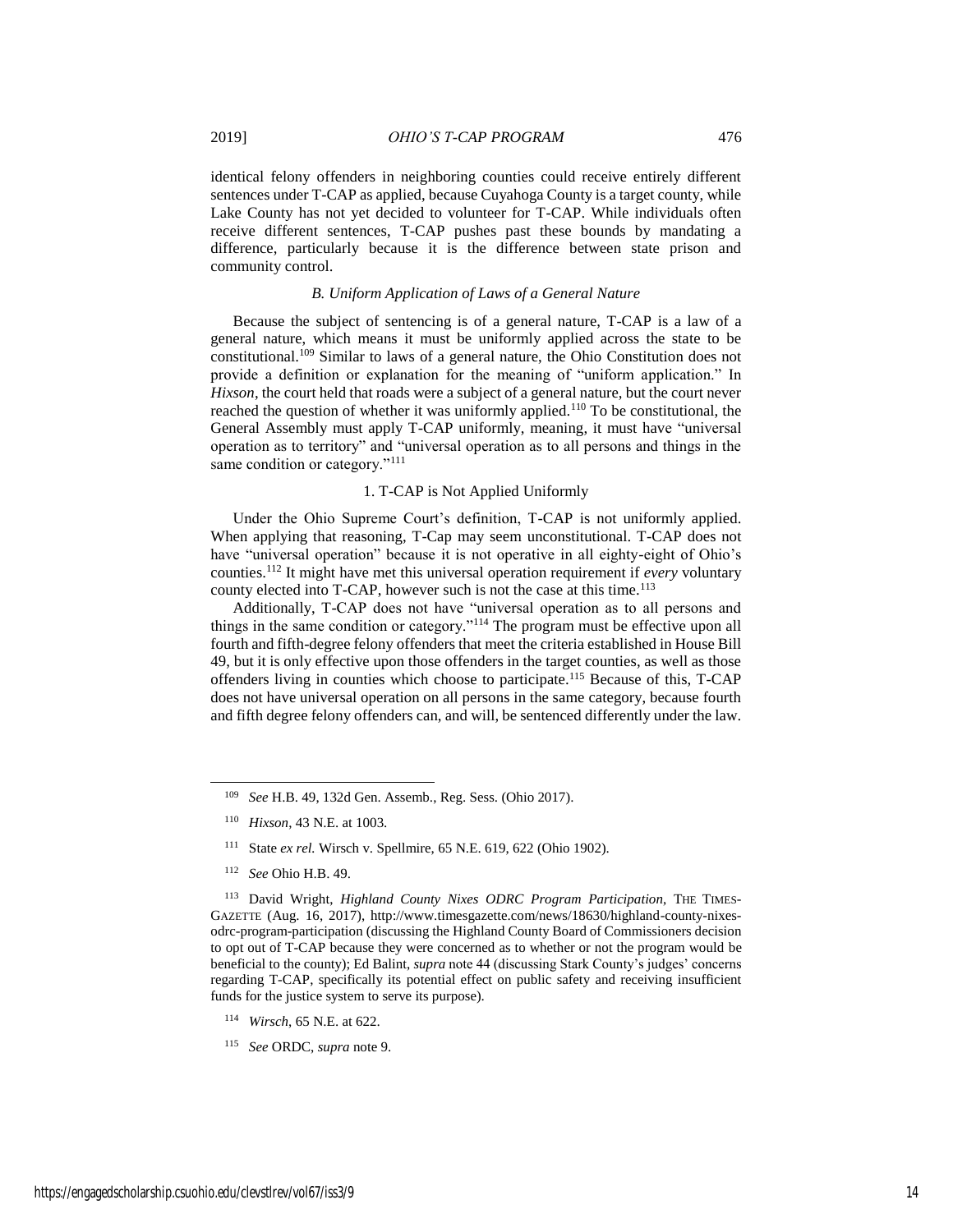## 2. Uniform Application Under City of E. Liverpool v. Columbiana County Budget Commission

Our analysis continues, however, because the Ohio Supreme Court has held that geographic distinctions alone may not be enough for a successful constitutional challenge under the Uniformity Clause.<sup>116</sup> This is where the anticipated constitutional challenge to House Bill 49 and T-CAP falls apart. In *City of East Liverpool v. Columbiana County Budget Comm'n*, the City of East Liverpool challenged the constitutionality of a piece of legislation that changed the procedure for the adoption of an alternative method for apportioning specific funds, claiming that the law in question violated the Uniformity Clause.<sup>117</sup> East Liverpool challenged the law because its share of the apportioned funds decreased, and it contended that the new procedure violated the clause because it is "limited to 'counties in which [the largest city] has a population of twenty thousand or less and a population that is less than fifteen percent of the total population of the county."<sup>118</sup>

Accordingly, the City of East Liverpool claimed that the "geographic limitation transforms [the law] into a special law on a general subject matter."<sup>119</sup> The Ohio Supreme Court held that the law did not violate the Uniformity Clause because the constitution prohibits "arbitrary geographic distinctions, not reasonable measures that have a geographic element or disparate geographic effect."<sup>120</sup> It reasoned that a limit based on population "represents a rational balancing of political subdivision interests" to balance out the population concentration in big cities versus the smaller population in smaller cities.<sup>121</sup>

In *City of East Liverpool*, the court specifically stated that the Uniformity Clause prohibits "arbitrary geographic distinctions," which means that further analysis is necessary to determine what the court considers to be an arbitrary distinction.<sup>122</sup> The Ohio Supreme Court has stated that "a law operates as an unreasonable classification where it seeks to create artificial distinctions where no real distinction exists." <sup>123</sup> The court also stated that courts should "look to the purpose underlying the statutory classification and if the statute achieves a legitimate governmental purpose and operates equally on all persons or entities included within its provisions, it shall be deemed constitutional."<sup>124</sup> In *City of East Liverpool*, the Ohio Supreme Courtourt held that the statute in question was a general law and that it operated uniformly because it may apply to any county that meets the population requirement.<sup>125</sup>

117 *Id.*

 $\overline{a}$ 

- 118 *Id.*
- 119 *Id.*
- 120 *Id.*
- 121 *Id.*
- 122 *Id.*

<sup>123</sup> State *ex rel.* Zupancic v. Limbach, 568 N.E.2d 1206, 1213 (Ohio 1991).

- 124 *Id.* at 1214.
- 125 *City of E. Liverpool*, 870 N.E.2d at 710–11.

<sup>116</sup> *See* City of E. Liverpool v. Columbiana Cty. Budget Comm'n, 870 N.E.2d 705, 710 (Ohio 2007).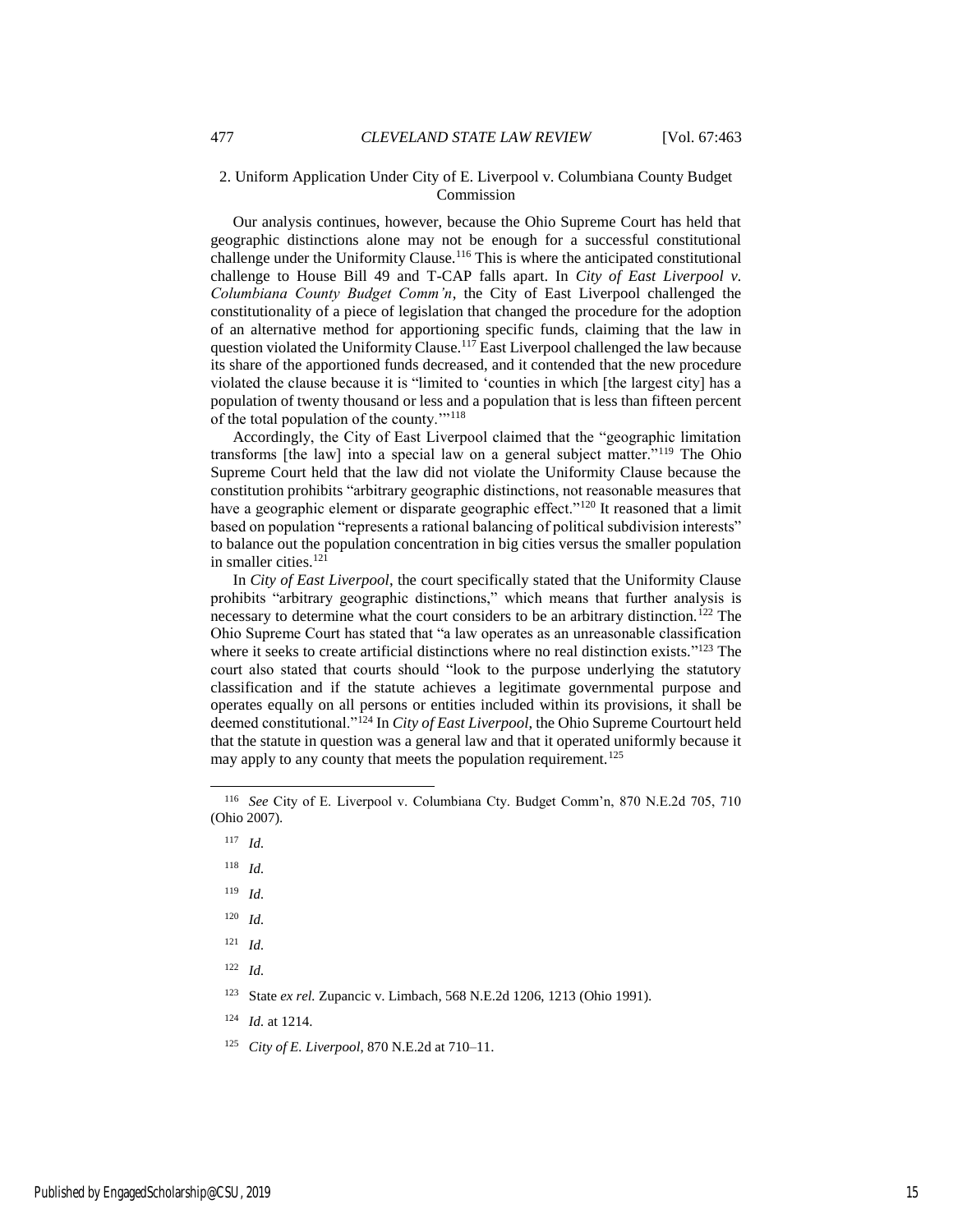As it currently stands, T-CAP does not have a uniform application across the state; however, the Ohio Supreme Court rejected the argument that a geographic distinction is a violation of the Uniformity Clause.<sup>126</sup> The legislation that created T-CAP creates a geographic distinction. The *City of East Liverpool* court found that the geographical distinction was based on the population differences and felt that the distinction was good law to balance out the population disparity between big and small cities.<sup>127</sup> One could argue this is also the case for the application of T-CAP. The primary purpose of T-CAP is to decrease the population and expenses of state prisons by incentivizing, or penalizing, counties that send low-level offenders to state prison.<sup>128</sup> This is done by targeting those counties that commit the most offenders to state prisons.<sup>129</sup> Additionally, it is the intent of the Ohio General Assembly and the ODRC to put T-CAP into effect in all counties as soon as it is plausible.<sup>130</sup> Because of its purpose and application strategy, T-CAP should fall under the quasi-exception established in *City of East Liverpool*. Furthermore, T-CAP does not create "arbitrary" geographic distinctions. Of the ten mandated counties, Lucas, Stark, Montgomery, Summit, Franklin, Hamilton, and Cuyahoga commit the most offenders to state prisons in Ohio.<sup>131</sup> Because seven of the ten mandated counties contribute the highest number of offenders in Ohio to the state prisons, it is logical for the Ohio General Assembly to target these counties in their first attempt to apply T-CAP.

Additionally, the court "should inquire into the purpose underlying a statutory classification where such classification causes disparate results, and if the statute achieves a legitimate governmental purpose and operates equally on all persons or entities included within its provisions it shall be deemed constitutional."<sup>132</sup> Clearly, on its face, T-CAP causes disparate results by separating Ohio's counties into target and voluntary.<sup>133</sup> However, the analysis cannot end there, as stated by the court in Zupancic.<sup>134</sup> T-CAP does not operate as an unreasonable classification because there is a very real distinction that exists between the counties, as evidenced by the targeting of those counties that send the most offenders to state prisons. Finally, looking to the underlying purpose of the statutory classification employed by T-CAP, it is clear that T-CAP should fall under the quasi-exception to the uniformity requirement. The ODRC stated that the purpose of this legislation was to ensure that offenders receive the treatment that they need and to reduce the overpopulation of Ohio's prisons by diverting certain offenders, especially those deemed less dangerous or in need of less severe punishment, from prison to community control programs. T-CAP aims to achieve this legitimate governmental purpose while applying equally to all persons, namely fourth and fifth degree felony offenders.

- <sup>129</sup> OHIO DEP'T OF PUB. SAFETY, *supra* note 45, at 62.
- <sup>130</sup> ODRC, *supra* note 9.
- <sup>131</sup> OHIO DEP'T OF PUB. SAFETY, *supra* note 45, at 62.
- <sup>132</sup> State *ex rel.* Zupancic v. Limbach, 568 N.E.2d 1206, 1207 (Ohio 1991).
- 133 *See* H.B. 49, 132d Gen. Assemb., Reg. Sess. (Ohio 2017).
- 134 *Zupancic*, 568 N.E.2d at 1213–14.

<sup>126</sup> *Id.* at 710.

<sup>127</sup> *Id.*

<sup>128</sup> ODRC, *supra* note 9.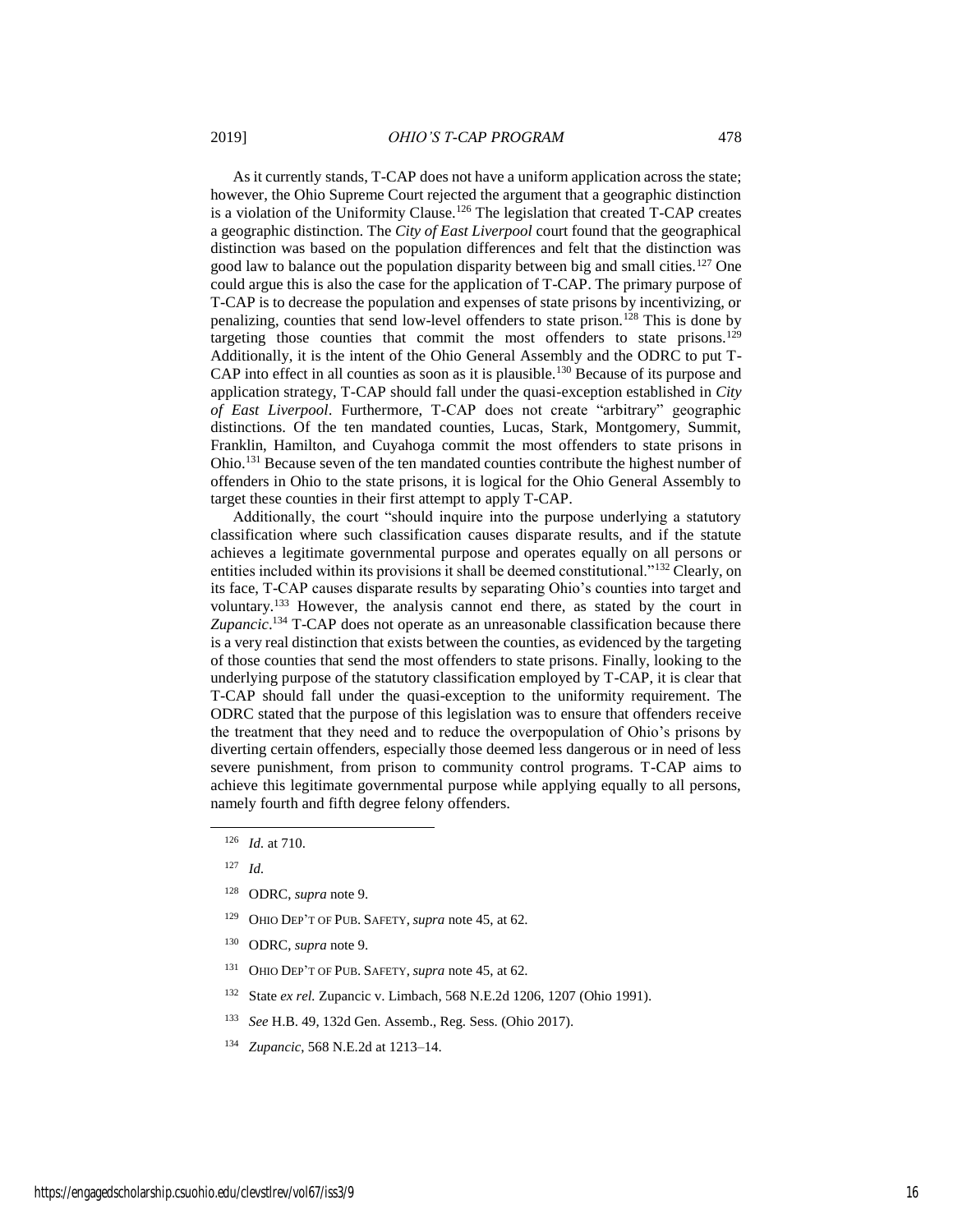## *C. The Voluntary Provision Brings T-CAP Under the Quasi-Exception to the Uniformity Clause*

The Ohio Supreme Court has carved out a quasi-exception to the Uniformity Clause, holding that "uniformity does not require that the statute actually have current application in every county."<sup>135</sup> Therefore, the voluntary provision under T-CAP may seem to resolve the issue of whether the statute is uniformly applied, because all counties can participate if they so choose.<sup>136</sup> Additionally, the ODRC and the Ohio General Assembly have stated that T-CAP is still in a pilot stage.<sup>137</sup> This indicates that, while there may not be a current application in every county, the intent is to apply T-CAP in every county, thus exceeding the court's test in *Kelley's Island Caddy Shack, Inc. v. Zaino*. 138

In *Kelley's Island*, a vendor in the village of Kelley's Island challenged a law enacted by the Ohio General Assembly which allowed towns or cities to declare themselves resort areas if they met certain criteria.<sup>139</sup> Once established as a resort area, the town or city could levy taxes on vendors, which Kelley's Island did.<sup>140</sup> The court, in establishing the quasi-exception, found that the statute did not violate the Uniformity Clause because "a statute is deemed to be uniform despite applying to only one case so long as its terms are uniform and it may apply to cases similarly situated in the future."<sup>141</sup>

The court distinguished *Kelly's Island*, from another similar case, *Put-in-Bay Island Taxing Dist. Auth. v. Colonial, Inc.*, which held that a tax levied on vendors violated the Uniformity Clause with its geographic limitation, because there are a finite number of islands in the State of Ohio.<sup>142</sup> *Kelley's Island* and *Put-in-Bay* represent two similar issues that were decided very differently. The deciding factor in these two cases was the potential for the application of the resort area designation for the tax to take effect.<sup>143</sup> In both cases, vendors challenged the laws because it took a portion of their profits. The court held the law in *Put-in-Bay* was unconstitutional because its limit constituted an exclusive club that no one else in Ohio could join.<sup>144</sup> The court in *Kelley's Island*, on the other hand, reasoned that it doesn't matter how the law is applied, as long as it has the potential for uniform application.<sup>145</sup>

 $\overline{a}$ 

141 *Id.* at 492.

<sup>142</sup> See id. (citing Put-in-Bay Island Taxing Dist. Auth. v. Colonial, Inc., 605 N.E.2d 21, 23 (Ohio 1992)).

143 *Kelley's Island Caddy Shack, Inc.*, 775 N.E.2d at 492.

<sup>144</sup> Put-in-Bay Island Taxing Dist. Auth. v. Colonial, Inc., 605 N.E.2d 21, 23 (Ohio 1992). There is a finite number of islands in Ohio and barring a natural disaster or a miracle, no other towns would be able to achieve island status.

145 *Kelley's Island Caddy Shack, Inc.*, 775 N.E.2d at 492.

<sup>135</sup> Kelley's Island Caddy Shack, Inc. v. Zaino, 775 N.E.2d 489, 492 (Ohio 2002).

<sup>136</sup> *See* ODRC, *supra* note 9.

<sup>137</sup> *Id.*

<sup>138</sup> *Kelley's Island Caddy Shack, Inc.*, 775 N.E.2d at 492.

<sup>139</sup> *Id.* at 490.

<sup>140</sup> *Id.*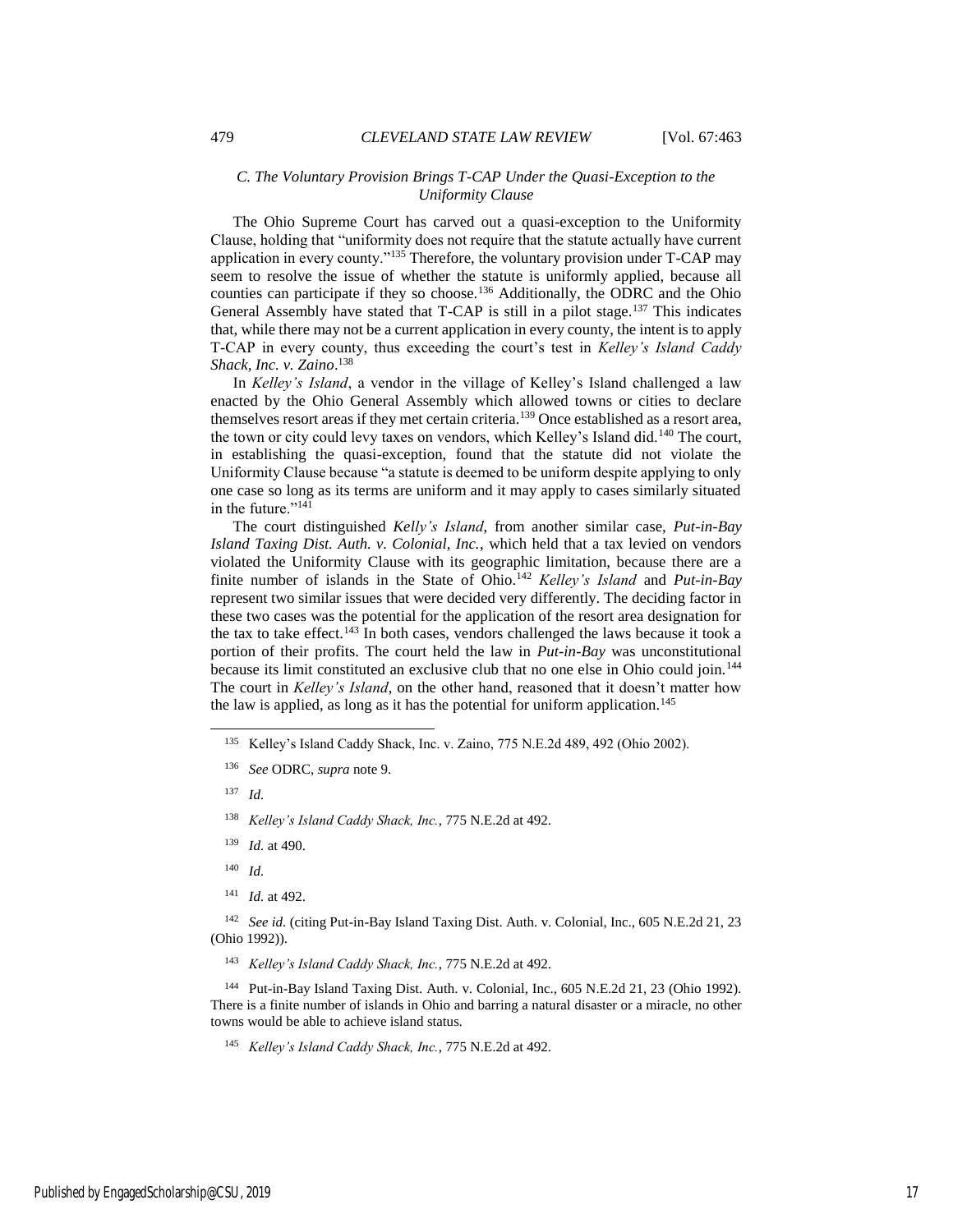The question presented here is whether the voluntary provision in T-CAP satisfies this exception-like language in *Kelley's Island*, or whether it is similar to the law that was found unconstitutional in *Put-in-Bay.* House Bill 49's provision that all counties may participate in T-CAP if they so choose answers this question in a positive manner, because the law has the ability to take effect in every single Ohio county and every single county has the opportunity to elect into the program if they so choose.<sup>146</sup> The court in *Put-in-*Bay found that the required characteristic of the town being an island was exclusive and no other towns in Ohio could join.<sup>147</sup> That is not the case with T-CAP, not only because of the voluntary participation provision, but because there are no further distinctions other than the target and voluntary counties component. Further, there are no limits on the participation of voluntary counties.<sup>148</sup> T-CAP may not have current application in every county, but such facts are essential in determining whether T-CAP falls under the quasi-exception.

House Bill 49 contains a provision that allows other counties, outside of the eight target counties, to participate in T-CAP.<sup>149</sup> Under this provision, counties can choose to join the program and receive grant money as an incentive to divert fourth and fifth degree felony offenders, who meet the additional criteria under T-CAP, from state prisons to community control sanctions.<sup>150</sup> Some argue that the counties voluntarily participating in T-CAP see the grant program as an incentive program, not as a penalty.<sup>151</sup> These counties would theoretically volunteer to participate with full knowledge of the grant money, and such will likely be a deciding factor in participating. The counties that were mandated to participate do not receive the same perk, however this is insignificant. This incentive program strongly resembles a penalty program and risks making judges focus more on his or her constituents than justice and rehabilitation.

However, further analysis is needed. The court must consider the voluntary provision, along with the mandate to determine whether it has a uniform application throughout the entire State of Ohio. Additionally, it must consider whether it is the Ohio General Assembly's intent to apply the same sentencing guidelines and distribute similar grant money to all counties throughout Ohio, without the distinction of target or voluntary. While the voluntary provision seemingly satisfies the court's reasoning in *Kelley's Island*, an issue arises that presents the reverse of the *Kelley's Island* holding. Namely, instead of being able to participate in T-CAP, the mandated counties cannot opt out of participation in T-CAP.<sup>152</sup> There is a considerable distinction between the ten target counties, which are subject to the mandate, and the voluntary

148 *See* Ohio H.B. 49.

149 *Id.*

 $\overline{a}$ 

150 *Id.*

<sup>151</sup> Josh Sweigert, *Sheriff's Fear that Local Jails Will Swell from State Prison Program*, DAYTON DAILY NEWS (Nov. 8, 2017), https://www.mydaytondailynews.com/news/crime- law/going-shove-felons-down-our-throats-ohio-sheriff-says-about-new-prisonlaw/dpaChPVtFvGR1Vozqs6EvJ/.

<sup>152</sup> OHIO REV. CODE ANN. § 2929.34(B)(3)(a)–(b) (West 2019); *see also* ODRC, *supra* note 9.

<sup>146</sup> H.B. 49, 132d Gen. Assemb., Reg. Sess. (Ohio 2017).

<sup>147</sup> *Put-in-Bay Island Taxing Dist. Auth.*, 605 N.E.2d at 23.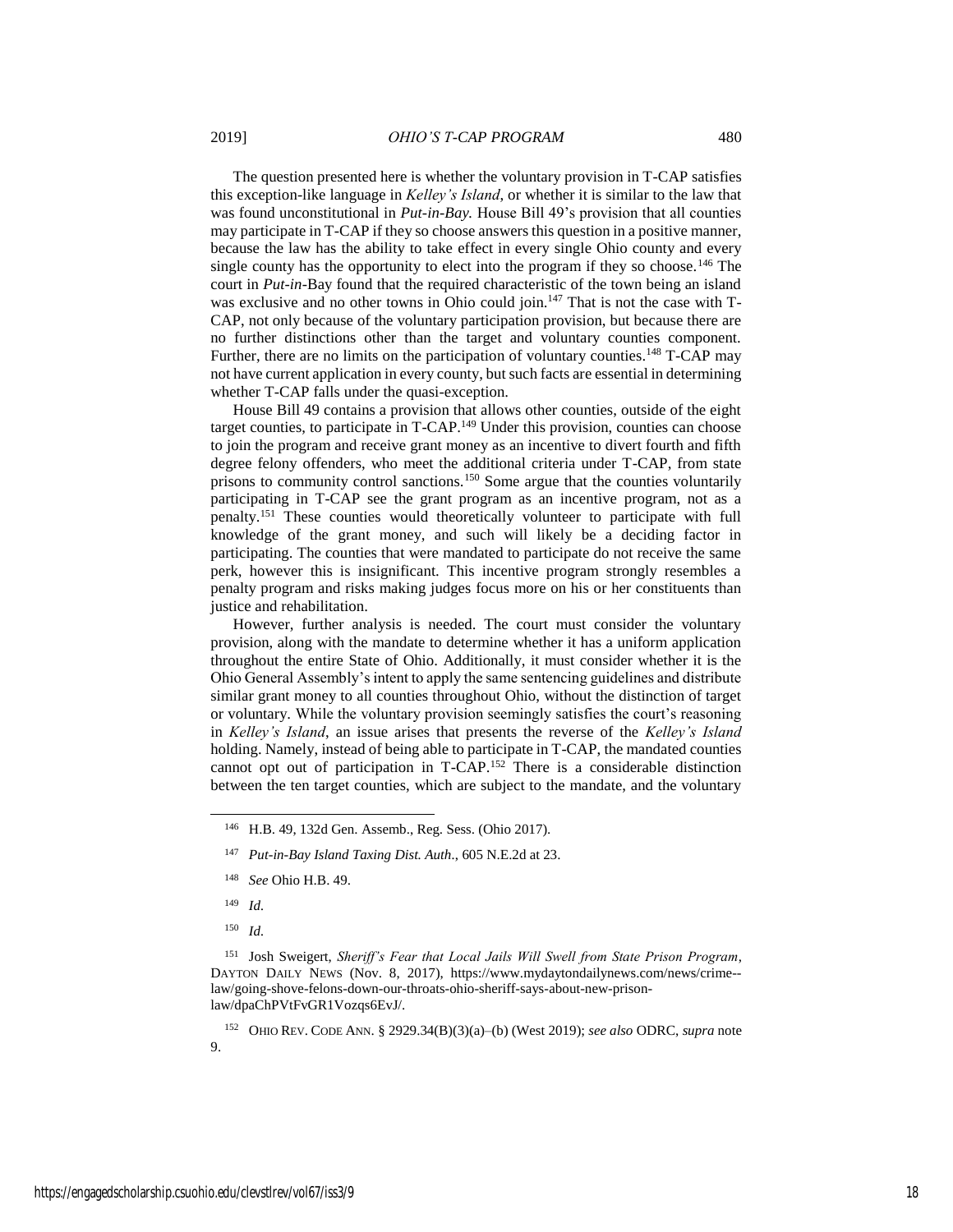counties.<sup>153</sup> That distinction has never been contradicted. The distinction serves a purpose, such as targeting the counties that contribute the most offenders to Ohio's prisons first to begin effecting real change.

# IV. T-CAP IS NOT GOOD PUBLIC POLICY AND THE OHIO GENERAL ASSEMBLY SHOULD REPEAL THE LAW

It may be argued that the loss of grant money per prisoner sentenced to prison that is eligible for diversion under T-CAP is a penalty provision. However, the penalty provision in House Bill 49 is less of a penalty and more of an incentive for participation for the voluntary counties, because they likely chose to participate because of additional funding options. A problem arises when judges divert from T-CAP's required path and lose grant money given to their counties.<sup>154</sup> Specifically, opponents of T-CAP are concerned that this provision, which they view as a penalty, will exert undue influence upon judges.<sup>155</sup>

Before it went into effect, T-CAP faced a great deal of controversy.<sup>156</sup> Concerns with T-CAP have ranged from issues pertaining to judicial discretion, to concerns that the program will underfund counties.<sup>157</sup> For example, Highland County announced its decision not to participate in the program, citing concerns about underfunding, primarily that T-CAP does not provide enough funds to supplement the mandatory changes that accompany the grants.<sup>158</sup> This lack of funding will undermine the purpose of the program. Smaller counties may find the funding to be adequate, especially because many of those counties have underfunded programs and an influx of offenders.

The uniform application of laws is also important for the social order, which was a motivation for the drafters of the Ohio Constitution.<sup>159</sup> If different Ohio counties could make rules regarding sentencing that differ from statewide laws, then safety and order may be called into question. It is argued "that actual legal systems in reasonably successful societies have a clear moral principle behind at least much of their law . . . [which] includes social order."<sup>160</sup> Therefore, laws that do not have a clear moral principle do not support the social order. This is evident in the drafters' intent of the Uniformity Clause that members of the Ohio General Assembly cannot enact

l

<sup>156</sup> Thomas Suddes, Editorial, *Gov. Kasich's Stay-out-of-Prison Free Card*, CLEVELAND.COM (May. 4, 2017), https://www.cleveland.com/opinion/index.ssf/2017/04/gov\_kasichs\_budget\_could\_mean.html.

<sup>157</sup> Rocky A. Coss, Opinion, *Judge Coss Addresses Proposed Amendment in Ohio House Bill 49 and Its Effect on the Local Level*, HIGHLAND CTY. PRESS (Feb. 15, 2017), https://highlandcountypress.com/Content/Opinions/Opinion/Article/Judge-Coss-addressesproposed-amendment-in-Ohio-House-Bill-49-and-its-effect-on-the-local-level/4/22/37307.

- <sup>158</sup> Wright, *supra* note 113.
- 159 *See* Hixson v. Burson, 43 N.E. 1000, 1002 (Ohio 1896).
- <sup>160</sup> Russell Hardin, *Law and Social Order*, 11 PHIL. ISSUES 61, 61 (2001).

<sup>153</sup> *See* OHIO DEP'T OF PUB. SAFETY, *supra* note 45, at 62.

<sup>154</sup> ODRC, *supra* note 9.

<sup>155</sup> Bailant, *supra* note 113 ("A Stark County judge has compared the new grant program for fifth-degree felonies to bribery. Another primary criticism is it strips judges of the discretion to do their job.").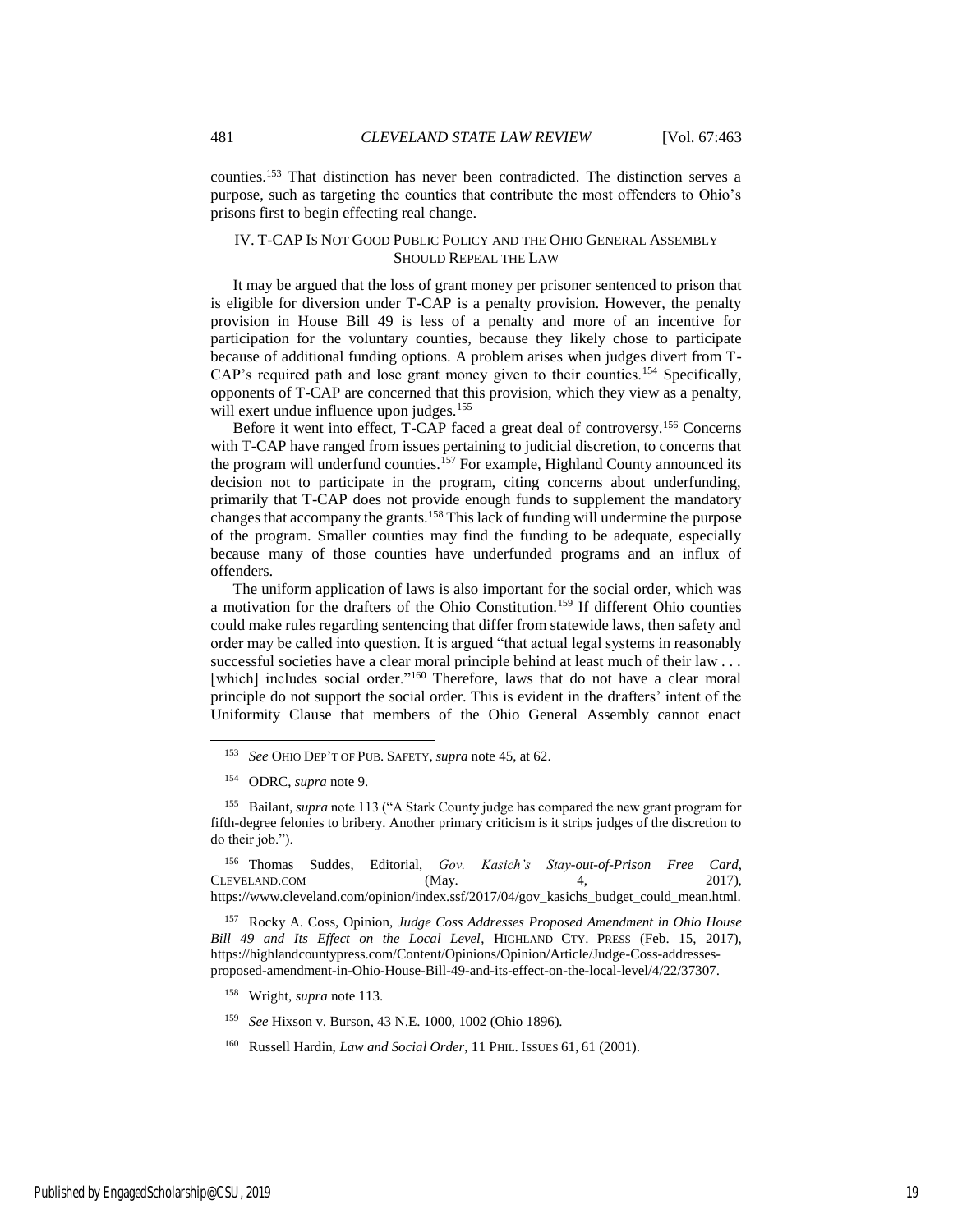legislation that favors their constituents over others.<sup>161</sup> And while the uniform application of laws is important for the social order, the lack of *per se* uniform application under T-CAP does not undermine the social order, because there is a clear moral principle behind the law. The ODRC has stated that the purpose is to decrease the prison population, and perhaps alone this would not stand up to such scrutiny, but it is also to get offenders the treatment they need and lower the rate of re-offending.<sup>162</sup>

# *A. T-CAP's Impact on Judicial Discretion and Independence*

Concerns arise that this will make judges more susceptible to their constituents instead of the impartial independent entity that they are supposed to represent in the political and legal system. Historically, the judicial branch of the government is intended to be independent of partisanship, instead upholding and interpreting the law as it relates to the Constitution of the United States and the respective states.<sup>163</sup> But T-CAP causes judges to be more susceptible to their constituents, instead of remaining insulated from the political atmosphere, because they rely on the public for re-election.

Additionally, Stark County declined to put the program into effect early, turning down roughly \$900,000 in funding by doing so.<sup>164</sup> Stark County judges reject participation and feel that participating in T-CAP amounts to "bribery" and "strips [them] of the discretion to do their job."<sup>165</sup> Safety greatly influences the decision as well. Stark County claims that the law represents about 130 defendants, but the grant is insufficient to cover the community treatment for these offenders.<sup>166</sup>

In Ohio, county common pleas judges are elected by the citizens of each judge's respective county.<sup>167</sup> In the primary elections, party affiliation is included on the ballot.<sup>168</sup> This is already one step away from judicial independence, because judges are beholden to a political party, when in theory they are supposed to be independent of partisanship.<sup>169</sup> Now, it is true that in the general election, judges names appear on the ballot without a party distinction, but this is insignificant, because to make it to the general election, the judges must first make it past the partisan primary election.<sup>170</sup>

T-CAP makes the judicial branch even less independent of partisan politics by predicating much needed funding on the judges' decisions. While the money is much needed and some judges have found the grants to be a marvelous gift, it cannot be ignored that the judicial branch is losing independence. It is the judge's responsibility to sentence an offender, and it should be left to the judge's discretion when fashioning

163 *See* Michael D. Gilbert, *Judicial Independence and Social Welfare*, 112 MICH. L. REV. 575, 577 (2014) (discussing the history of judicial independence, including Alexander Hamilton's argument for independence in the Federalist Papers).

- <sup>164</sup> Balint, *supra* note 44.
- 165 *Id.*

- 166 *Id.*
- $167$  OHIO CONST. art. IV, § 5.
- 168 *See* Bailey, *supra* note 91.
- <sup>169</sup> Gilbert, *supra* note 163, at 577.
- 170 *See id.*

<sup>161</sup> *See Hixson*, 43 N.E. at 1002.

<sup>162</sup> ODRC, *supra* note 9.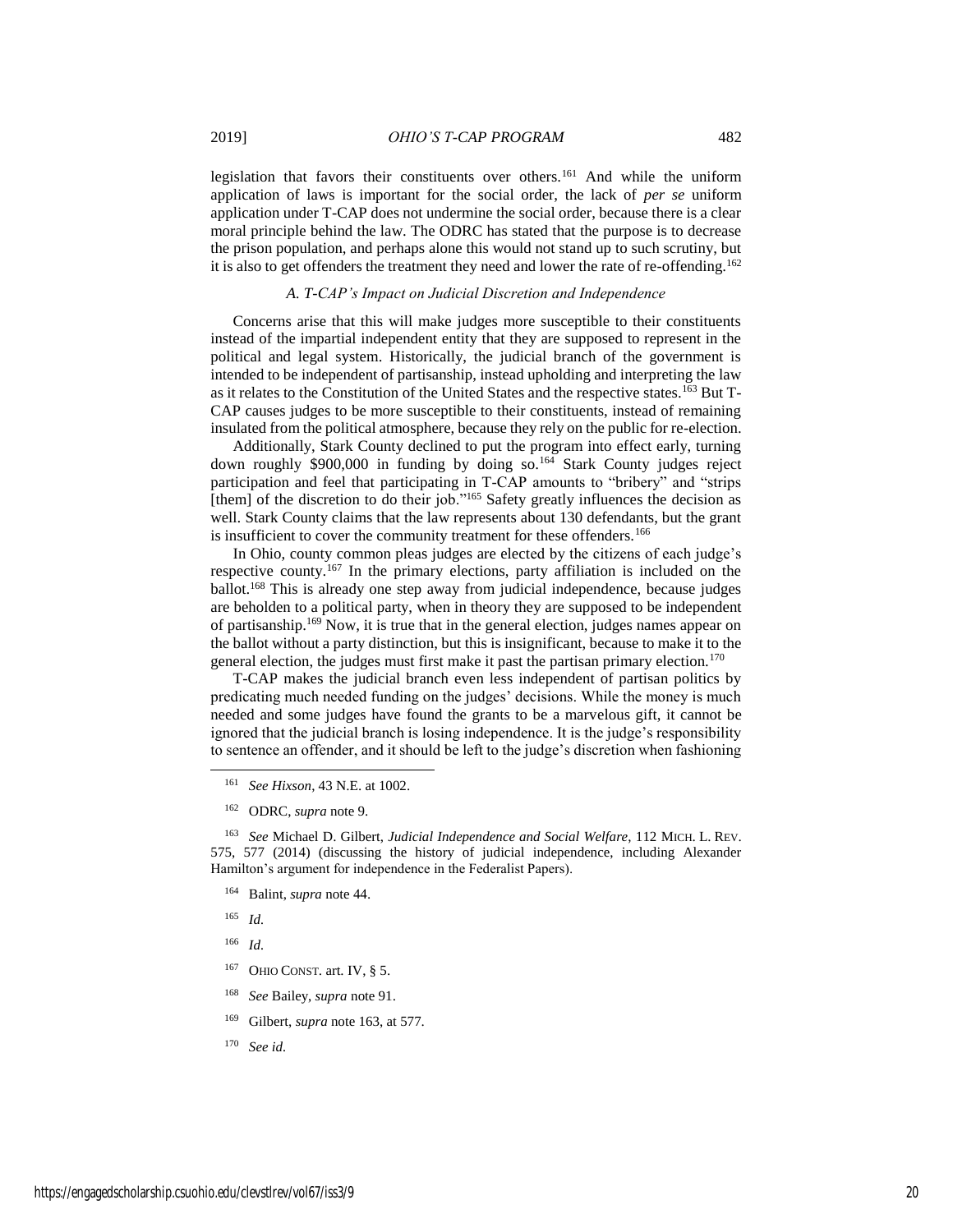the sentence, whether it's a community control sanction, such as probation, or a more restrictive sanction, such as state prison. And even though T-CAP does not take away that sentencing responsibility, it adds even more responsibility for judges to carry in that judges become responsible for the county gaining or losing T-CAP grant money, and consequently gaining or losing potential votes in both the primary and general elections.

While Ohio's prisons are overcrowded, and county and other local level community control programs are underfunded, conditioning this necessary grant money on judicial decisions is unnecessary and improper.<sup>171</sup> The Ohio General Assembly should still distribute this grant money on the condition that it is used to expand community controls, because there is evidence that it works, as seen in Medina County. Judge Joyce Kimbler, a Medina County Court of Common Pleas judge, is a zealous advocate of T-CAP's grants because it has finally given her the power to deal with the overwhelming heroin epidemic, in addition to the other offenders in her county.<sup>172</sup> This is exactly what the ODRC and the Ohio General Assembly intended T-CAP to do; however, they are misguided by the notion that the only way to reach this desired outcome is by indirectly funding judicial decisions. As evidenced by Judge Kimbler's enthusiastic response to finally being able to do something beneficial for her county in regard to the heroin issue, it is imperative that Ohio's common pleas judges divert lower level offenders if the county has the resources without the addition of a condition placed on the funding.

T-CAP intends to decrease the prison population, because state prisons in Ohio are over capacity.<sup>173</sup> The purpose of the statutory classification is that the ten target counties contribute the most fourth and fifth degree felony offenders to state prisons.<sup>174</sup> Furthermore, the program is in a pilot or trial stage at the moment, so it does not mean that it will not be mandated to other counties in the future.<sup>175</sup> Because of this, it is unlikely that the geographic classification, based on the state's purported interest, will nullify the law pursuant to the Uniformity Clause of the Ohio Constitution. However, the geographic classification is not arbitrary and it serves the ODRC's purpose, and therefore, it will likely be found to be constitutional. But a finding of constitutionality does not mean that the law is good public policy.

#### IV. CONCLUSION

T-CAP is a law of a general nature and, therefore, uniform application is constitutionally required. While the law has a great motive in reducing the prison population in Ohio, it needs to be applied across every county to be constitutional and

<sup>171</sup> *See* Jackie Borchardt, *Proposed Reforms Could Divert 3,400 Offenders from Ohio's Overcrowded Prisons. Not Everyone Is on Board.*, CLEVELAND.COM (Apr. 26, 2017), https://www.cleveland.com/metro/index.ssf/2017/04/proposed\_reforms\_could\_divert.html.

<sup>172</sup> *TCAP Testimony*, *supra* note 44.

<sup>173</sup> ODRC, *supra* note 9.

<sup>174</sup> OHIO DEP'T OF PUB. SAFETY, *supra* note 45. The seven most highly populated counties in Ohio committed fifty-three percent of offenders to prison, which are often the counties to which most offenders return. The counties are Lucas, Stark, Montgomery, Summit, Franklin, Hamilton, and Cuyahoga. These are also the counties in which T-CAP will go into effect in July 1, 2018, supporting the purpose of the program.

<sup>175</sup> ODRC, *supra* note 9.